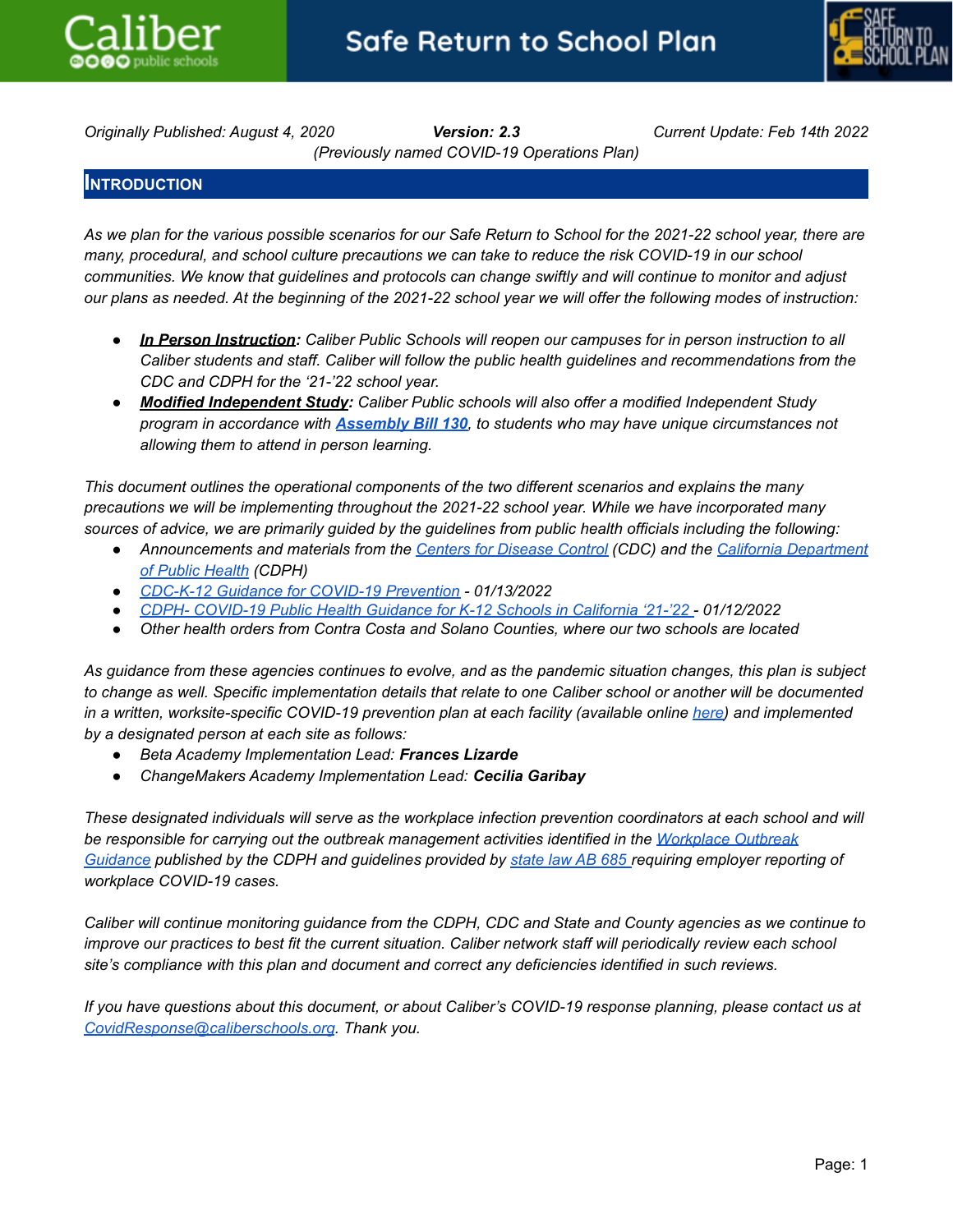



# **TABLE OF CONTENTS**

# *General Health [Precautions](#page-2-0) [Responsibility](#page-2-1) for Health Activities Staff, Family, & Student [Education](#page-3-0) Limiting Access to [Campus](#page-4-0) Daily Health [Screening](#page-5-0) Masks, [Gloves,](#page-6-0) and Other PPE Hand Washing & [Sanitizing](#page-8-0) Response to Possible or Confirmed [Exposures](#page-9-0) [COVID-19Testing](#page-14-0) Keeping our [Facilities](#page-14-1) Clean & Safe Cleaning [Materials](#page-14-2) & Supplies Daily [Cleaning](#page-15-0) & Disinfecting Deep [Cleaning](#page-15-1) & Disinfecting Safety [Inspections](#page-16-0) Arrival & [Dismissal](#page-16-1) Routines [Arrival](#page-16-2) [Dismissal](#page-16-3) Meals & [Hydration](#page-17-0) On-site Meal [Service](#page-17-1) Remote Meal [Distribution](#page-18-0) [Water](#page-18-1)* **Recess and Physical [Education](#page-18-2)** *[Technology](#page-18-3) Support Tech [Support](#page-18-4)*

*Meetings, Events, & Other [Programs](#page-19-0) Parent [Advisory](#page-19-1) Groups After School [Program](#page-19-2)*

*Staff Roles & [Responsibilitie](#page-19-3)s*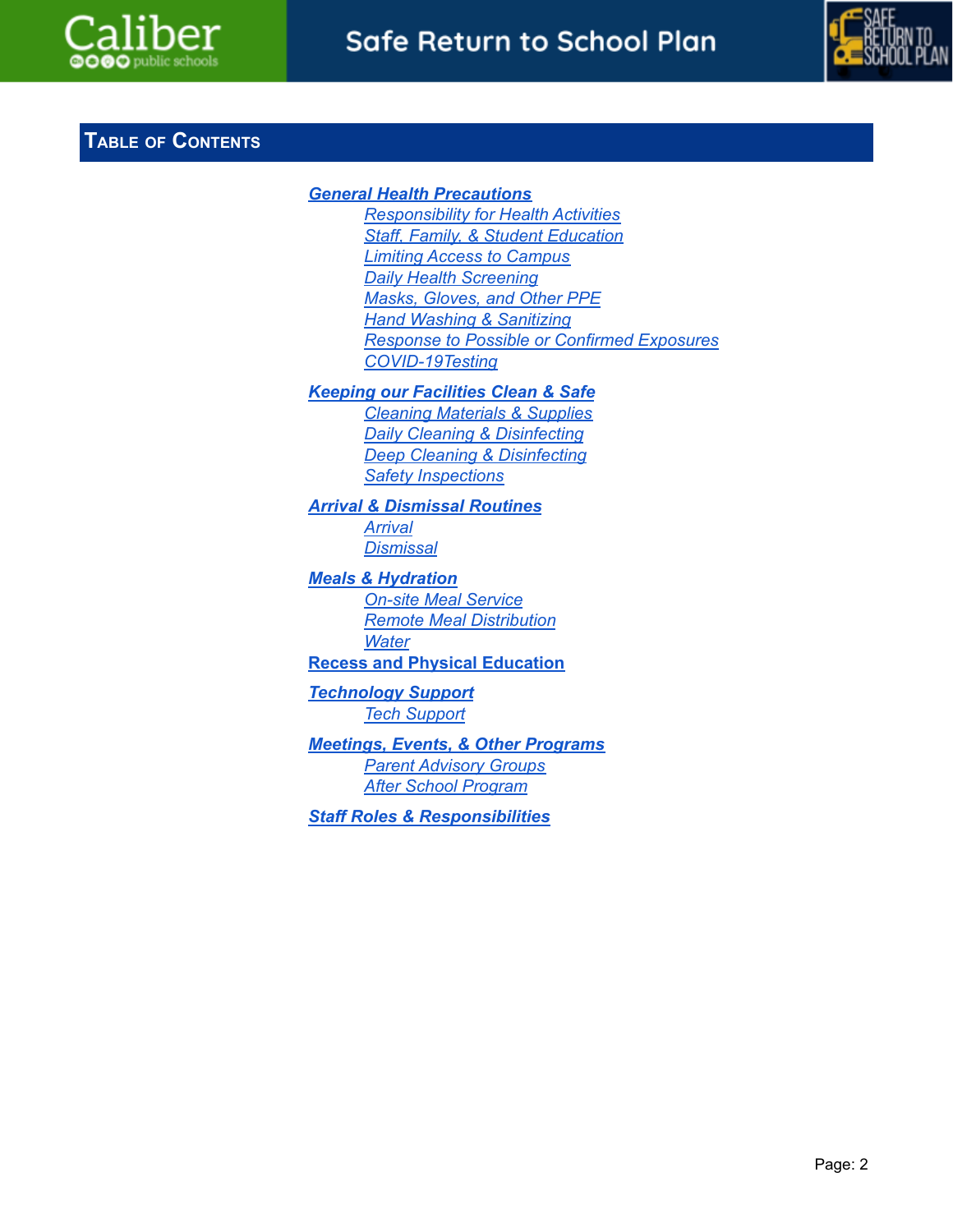

# <span id="page-2-1"></span><span id="page-2-0"></span>**GENERAL HEALTH PRECAUTIONS**

# Responsibility for Health Activities

## **SCHOOL SITE HEALTH ADVOCATE**

Each Caliber school site will designate an existing staff member to be a Health Advocate for the school. The Health Advocate is not typically a licensed health professional. Rather, they will likely be a school leadership team member who has another designated role at the school and works at the school site on a regular basis. They should be present on a day-to-day basis to promote integration of best practices for health and safety into the school's planning and operations.

The Health Advocate will be responsible for the following:

- Identifying the contact information for the health department in the jurisdiction where the school is located.
- Coordinating with Caliber Public Schools SSO staff and State and County Public Health officials to define and refine the school's COVID-19-related health procedures.
- Monitoring State and local orders and health department notices daily to remain informed on COVID-19 related requirements and local area conditions and closures.
- Training Caliber school site staff on the health-related activities in this plan.
- Ensuring that all of the health-related activities listed in this plan are fully implemented on a day-to-day basis, and that the school is following State and local health orders. Maintaining an inventory of health-related supplies sufficient to meet the needs of the school on a day-to-day basis.
- Addressing health-related issues or questions that arise on a day-to-day basis while the Health Advocate is on-site.
- Developing and maintaining relationships with professional health consultants (see below) who can address questions that are beyond the scope of the Health Advocate's knowledge, expertise, or ability to handle.
- Ensuring that adequate health records are maintained by the school.
- Working with State and County Public Health officials on an as-needed basis if/when positive COVID-19 test results arise within the school's community.
- Designating and training one or more Health Coordinator(s) to address any health-related issues that arise on days when the Health Advocate is not on campus.

# CALIBER SSO SUPPORT

Caliber Public Schools will designate an Operations Team member to act as the leader in developing Caliber health policies (including those related to the potential exclusion of people from campus as appropriate) and as the point of contact for supporting each of the Health Advocates and coordinating their activities alongside State and County Public Health officials. Initially this will be Devin Gross, Managing Director of Operations

## HEALTH CONSULTANTS

The Health Advocate and SSO Network team will maintain relationships with one more Health Consultants who can assist with the definition and implementation of health policies. The Health Consultants will be licensed health professionals with education, experience, and training in child and community health and in health practices recommended for school programs. Current relationships include K-12 Health, Contra Costa Health Services, and the Solano County Public Health Department.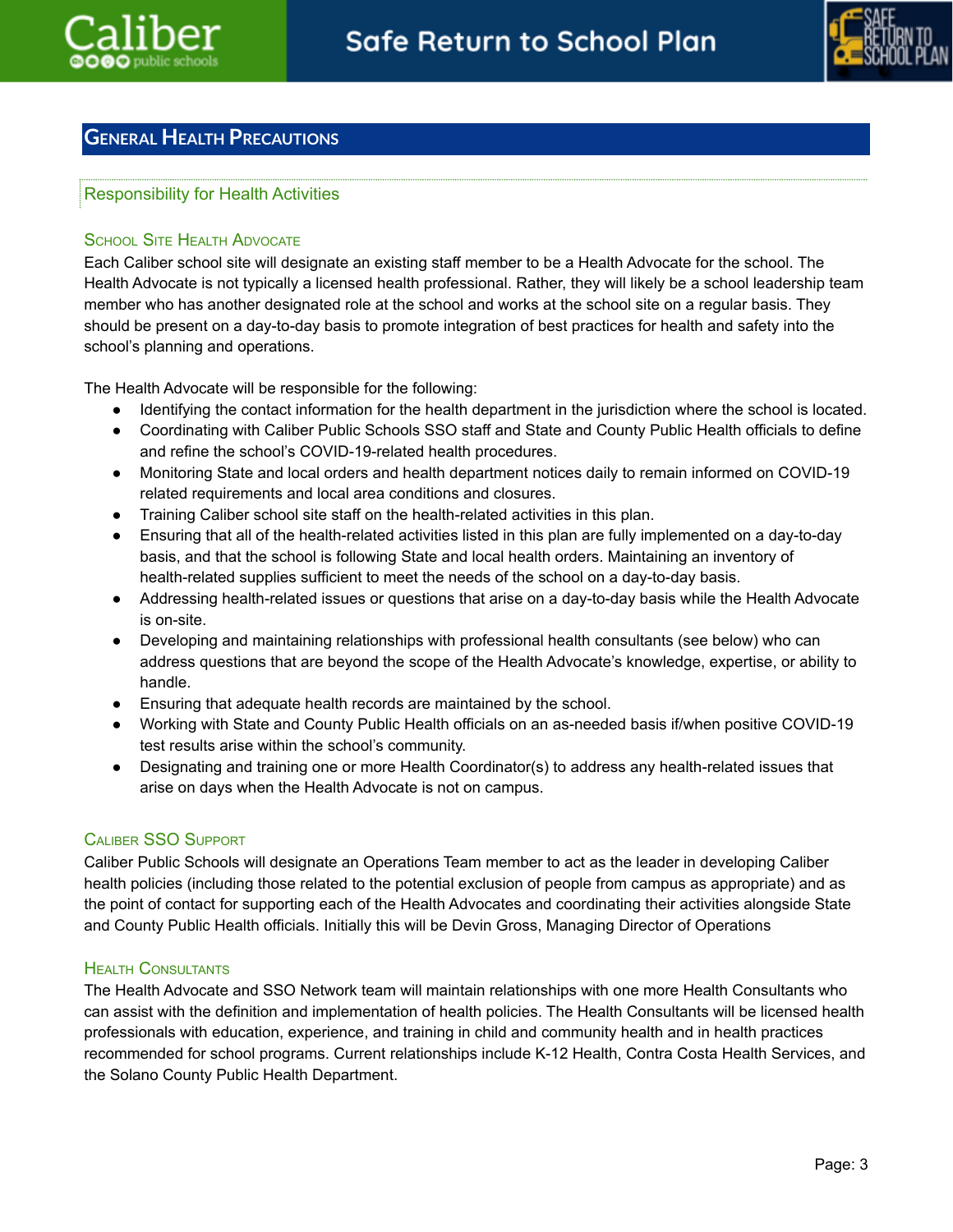



# <span id="page-3-0"></span>Staff, Family, & Student Education

## PRE-OPENING COMMUNICATIONS & TRAINING

As schools prepare for the back-to-school period, and in advance of any major shift in our mode of operations it is imperative that staff, students, and families be informed of the policies, procedures, roles, and responsibilities that will preserve and protect the health of our community in the face of COVID-19.

The Caliber SSO team will develop and school sites will implement training for staff and students in the following:

- How to identify potential symptoms of COVID-19 infections, and the importance of self-reporting any issues and staying at home if they have any symptoms
- How they can be tested for COVID-19 infection
- The school's policies and procedures for handing potential and actual cases of COVID-19 in our community, including any policies related to the possible exclusion of individuals from campus in certain scenarios
- A reminder to have an alternate care arrangement that doesn't involve new contact with other children in the event that their student needs to remain at home due to COVID-19 symptoms
- The proper use of masks or other face [coverings](https://www.cdc.gov/coronavirus/2019-ncov/prevent-getting-sick/diy-cloth-face-coverings.html), including the proper use, removal, and washing of face coverings, not to touch the face covering, and how people who are exempted from wearing a face covering will be addressed.
- Proper hand hygiene, including the modeling of proper hand [washing](https://www.cdc.gov/handwashing/index.html) and sanitization.
- What do do when you cough or [sneeze](https://www.cdc.gov/healthywater/hygiene/etiquette/coughing_sneezing.html) (e.g., cover coughs & sneezes with a tissue or their elbow; wash immediately after coughing or sneezing)
- Strongly recommending that all students and staff be immunized each autumn against influenza unless contraindicated by personal medical conditions
- Strongly recommending that all eligible staff and students be fully vaccinated against COVID- 19.
- Any other operating procedures (e.g., arrival, dismissal, meals, tech, etc.) identified in this plan not addressed above

Staff, families, and students will be notified of this COVID-19 Operations Plan and any school-specific COVID-19 Prevention plans and asked to confirm their receipt of and commitment to abide by the requirements therein. They will also be notified of any updates to any of the plans.

Training will be offered in a variety of forms, formats, and languages to ensure they are accessible by all Caliber staff, students, and families. Copies of training materials are available [here,](https://caliberschools.box.com/v/COVID-Prevention-Plans) and will be maintained by the SSO operations team to facilitate re-use as needed.

In addition, each school will be expected to review existing student health plans and identify students who may need special accommodations before coming back to campus. Groups who might be at increased risk of becoming infected or having unrecognized illness include the following:

- Individuals who have limited mobility or require prolonged and close contact with others, such as direct support providers and family members;
- Individuals who have trouble understanding information or practicing preventive measures, such as hand washing and
- Individuals who may not be able to communicate symptoms of illness.

Schools will also engage families and ask about any potentially unknown concerns that may need to be accommodated. Any such student accommodations will be addressed *prior to* those students returning to campus.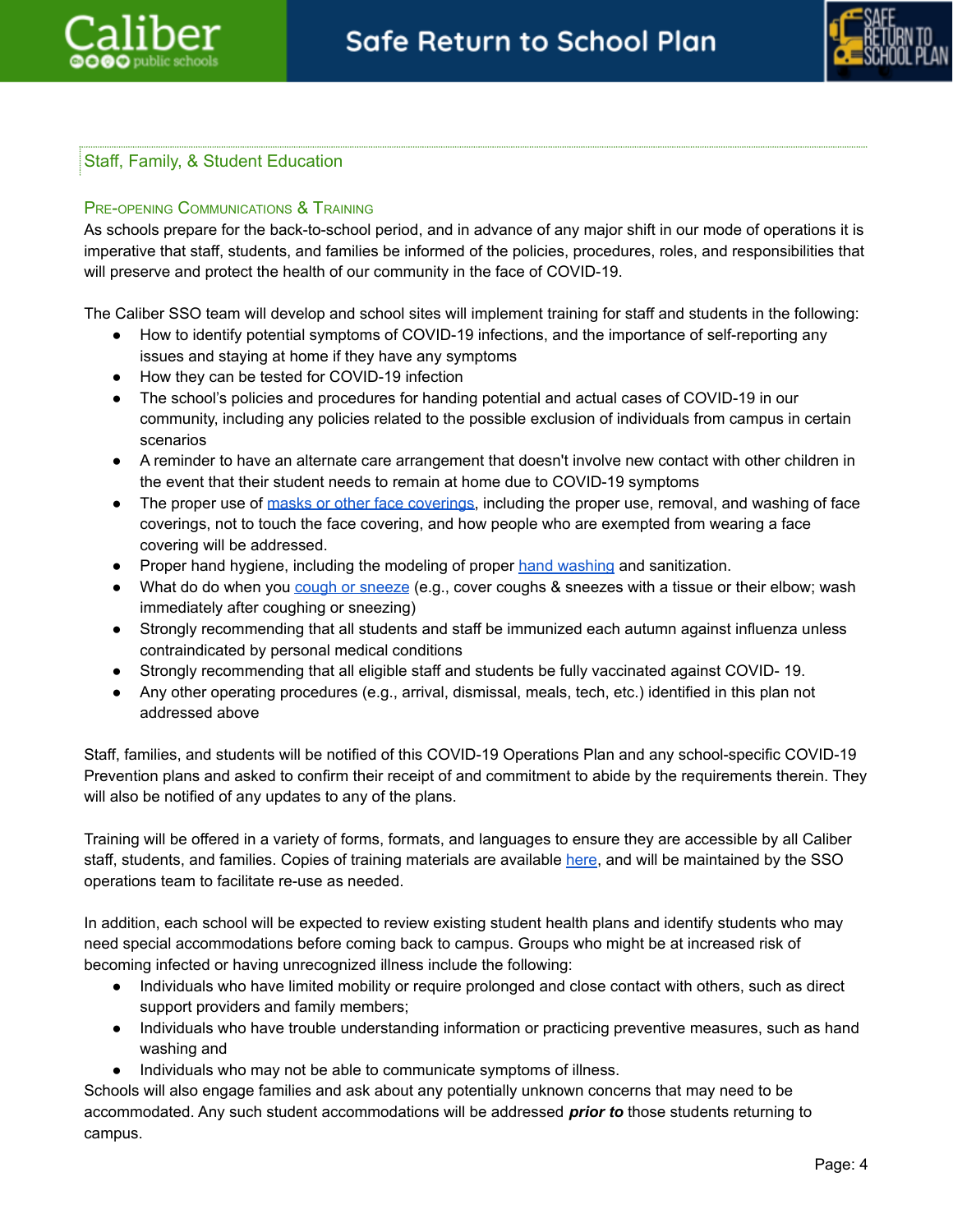

## **SIGNAGE**

Each Caliber school will post signage at the entrances to and throughout the campus that continuously remind staff and students of the health precautions herein. Signage will be in English and Spanish. Examples include, but are not limited to the following:

- Face mask or face shield required
- Caliber Staff and students only beyond this point
- Maximum room capacity
- Remember to wash your hands for 20 seconds!
- Remember! Sanitize your hands when ENTERING and EXITING
- Visitor procedures/instructions (ie early pickup)

#### ON-GOING COMMUNICATIONS & TRAINING

Communication and training should not stop when school begins. They should continue on an on-going basis to reinforce the key messages above and to address any identified weaknesses in the community's adherence to the requirements herein. Particular attention should be paid to re-training staff, students, and families in advance of any major shift in our mode of operations or the operating procedures at the school.

#### <span id="page-4-0"></span>Limiting Access to Campus

There will be a limited number of designated points of entry to each campus and those entrances will be staffed to ensure a visual symptom check happens before entering campus. All other entrances will be kept locked from the outside at all times.

Each school will keep a record of all students / staff / visitors who are on campus at any time.

- Student records will be kept noting the time of any late arrivals or early departures as compared to the normal school day.
- Adults will be required to sign-in and sign-out each time they come onto or leave campus.

In order to minimize the risk of COVID-19 exposure or transmission on Caliber campuses, campus visits other than by staff or students are strongly discouraged and will only be allowed on a pre-scheduled basis. All visitors will be required to follow all campus health and safety requirements including, but not limited to, participating in a visual symptom check, signing in and out at the front office and wearing a mask at all times while on campus.

#### Physical Distancing

Based on CDC guidelines, each Caliber school will look to maximize distancing without minimum distancing requirements to ensure all students are able to return to full in person learning. Caliber schools will layer multiple prevention strategies as recommended by the CDC including but not limited to required masks for all, air purifiers, hand hygiene protocols and HVAC system upgrades.

Because of the importance of in-person learning, schools where not everyone is fully vaccinated should implement physical distancing to the extent possible within their structures, but should not exclude students from in-person learning to keep a minimum distance requirement. (CDC 01/13/2022)

Based on studies from the 2020-2021 school year, CDC recommends schools maintain at least 3 feet of physical distance between students within classrooms, combined with indoor mask wearing by people who are not fully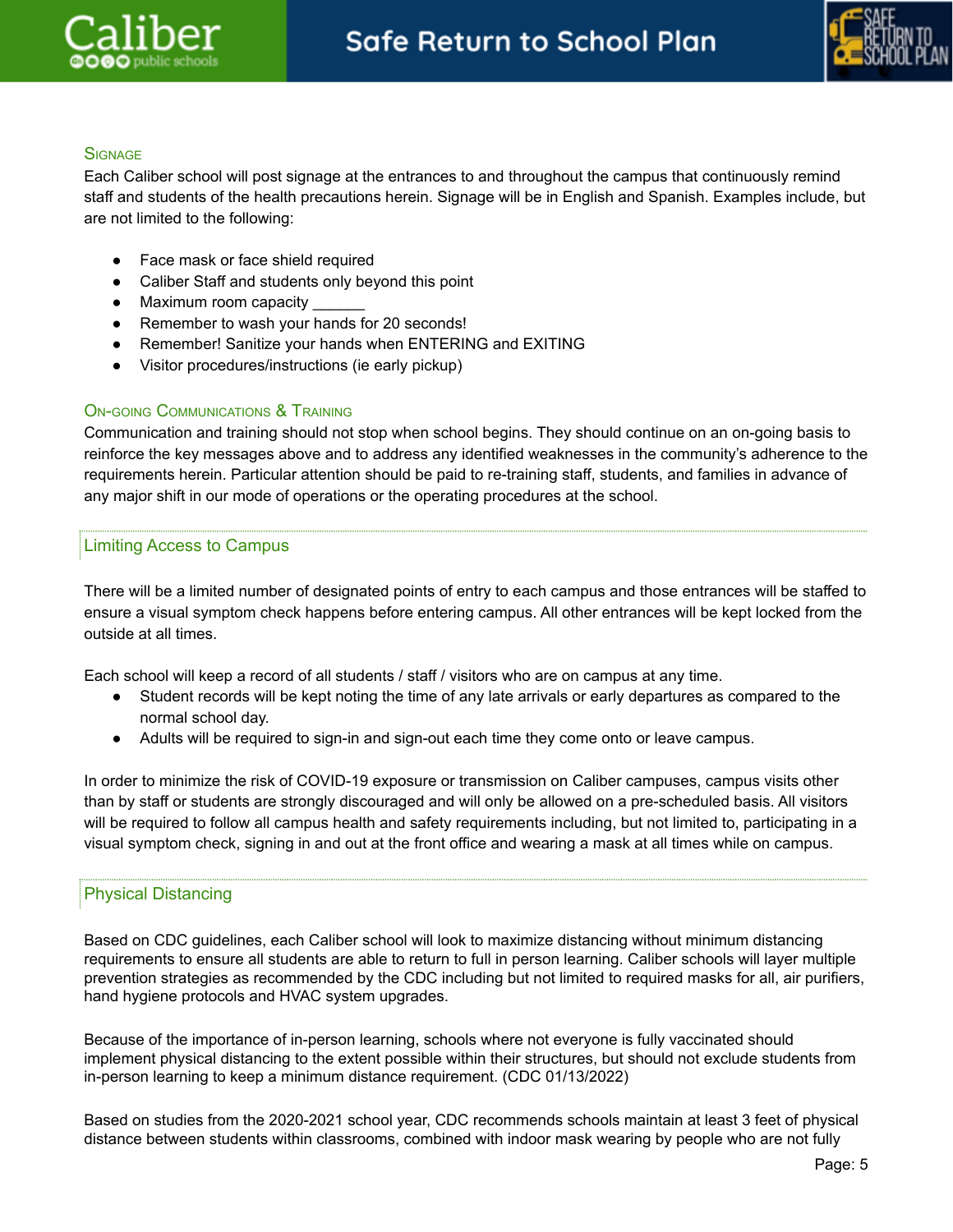

vaccinated, to reduce transmission risk. When it is not possible to maintain a physical distance of at least 3 feet, such as when schools cannot fully reopen while maintaining these distances, it is especially important to layer multiple other prevention strategies, such as indoor masking, screening testing, cohorting, improved ventilation, handwashing and covering coughs and sneezes, staying home when sick with symptoms of infectious illness including COVID-19, and regular cleaning to help reduce transmission risk. (CDC-01/12/2022)

# **QUEUEING**

In any areas where people are anticipated to line up and wait, we recommend maximizing physical distancing as much as possible though there are no required minimum distancing protocols as of now. We will stay informed of all guidance from health officials and adjust these protocols if needed.

Example:

- Outside the door to the front office
- Outside each restroom (student and staff)
- During arrival for walk up families
- During dismissal for pick up

#### **MULTI PERSON BATHROOM USE**

- Mask should remain on at all times.
- Thorough hand washing prior to leaving the bathroom
- A maximum occupancy will be posted for each multi person bathroom.
- Each bathroom will be routinely cleaned daily.

#### <span id="page-5-0"></span>Daily Symptom Screening

In order to minimize the potential for COVID-19 exposure and speed up the arrival , Caliber will be asking all staff and students(Parents/Guardians complete with students) to self screen for COVID-19 symptoms *EACH DAY,* **BEFORE** leaving home to come to campus.

#### ARRIVAL PROCEDURES:

Every Caliber facility will have limited entry/exit points.

- **Staff:** Upon arrival all staff will need to sign in, following school site protocols to log who and where all adults will be on campus.
- **Students:** Upon arrival all students will partake in a visual symptom check by a Caliber School staff member to ensure no COVID-19 symptoms are visibly noticed and that each student has a properly fitting mask.
- **Visitors:** Any visitors on campus will need to sign in at the front office prior to entering the campus and will be subject to a visual symptom check. (Visitors will be limited on campus until further notice)

#### Visual Symptom Check:

**The visual symptom check for each individual (student or visitor) upon arrival will consist of a Caliber staff member conducting a visual inspection to ensure the individual is following our mask protocols and** not exhibiting any obvious signs of sickness. If a student or visitor is not wearing a mask (or thier mask **looks visibly dirty), a disposable mask will be provided for them.**

The visual symptom check procedure will take place at arrival while Caliber students remain in their car and/or with their guardian. Caliber is requesting that as many families as possible drive their students to campus and to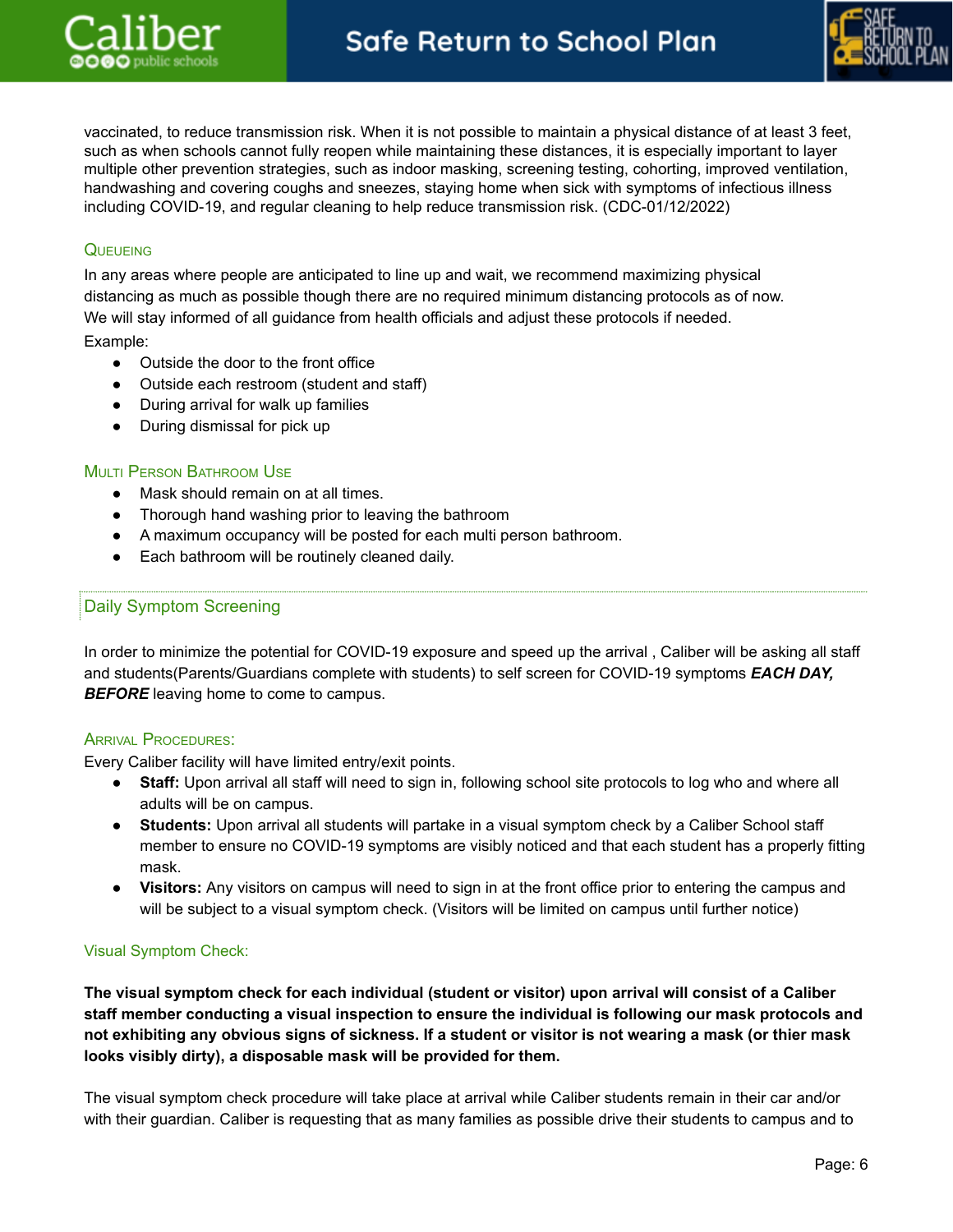

complete the symptom check in their car. In cases where this is not possible, a student can arrive on foot and enter at a designated entrance. In this case, the symptom check will occur at the entrance / gate.

Students in 4th grade and under must be accompanied by a parent or guardian who can take the student home immediately if they do not pass the health visual symptom check.. Students in grades 5th-8th may arrive on their own. If they do not pass the symptom check they will be immediately sent to the quarantine room while a staff member calls home to have the student picked up by a parent or guardian.

# <span id="page-6-0"></span>Masks, Gloves, and Other PPE

## FACE MASKS AND SHIELDS

Face coverings are one of the most effective ways of preventing virus spread, but only if they are used correctly. Caliber will require all students and staff to follow mask requirements communicated by public health officials at all times.

## **Specific mask requirements that are in place at this time include the following:**

- Caliber will require the use of a mask, face coverings, &/or face shield with drape in accordance with [CDPH](https://www.cdph.ca.gov/Programs/CID/DCDC/Pages/COVID-19/K-12-Guidance-2021-22-School-Year.aspx) and [Cal/OSHA](https://www.dir.ca.gov/dosh/coronavirus/Health-Care-General-Industry.html) guidance unless a person is exempt as explained in the guidance.
- A suitable face covering is one that is made of cloth material that covers the nose and mouth. It can be secured to the head with ties or straps or simply wrapped around the lower face. It can be made of a variety of materials, such as cotton, silk, or linen. A cloth face covering may be factory-made or sewn by hand or can be improvised from household items such as scarfs, T-shirts, sweatshirts, or towels. It should fit snugly without impairing the wearer's breathing.
- **● Students:**
	- Students in grades TK-2 are required to wear face coverings at all times while on campus if they can be worn properly. If they cannot wear them properly, a face shield with drape is an acceptable alternative for children in these grades.
	- Students in grades 3-8 are required to wear a face covering at all times while on campus unless they are exempt under the CDPH guidelines.
	- Students with sensory issues, developmental issues, etc. that would limit their ability to wear a mask should work with their School Leader to come up with an alternate plan *BEFORE* their first day on campus. (The School Leader must approve the plan and teachers must be looped in to the decision.)
	- If families express a personal preference for their students not to wear a mask or face shield with drape, but are not otherwise exempt under the guidelines, schools should explain to them the importance of this and try to change their minds. If they still refuse, they should be excluded from campus and may only participate in Independent Study activities.
	- Any student may opt to wear a face shield in addition to their mask, though shields are not required and we are not providing them in the vast majority of cases.
- **● Staff:**
	- Unless they are otherwise exempt under the CDPH or Cal/OSHA guidance, staff are required to wear a cloth mask at all times except when they are eating. In situations where a face coverings cannot be used for pedagogical or developmental reasons, (i.e. communicating or assisting young children or those with special needs) a face shield with drape can be used instead of a cloth face covering while in the classroom. . Staff must return to wearing a face covering outside of the classroom.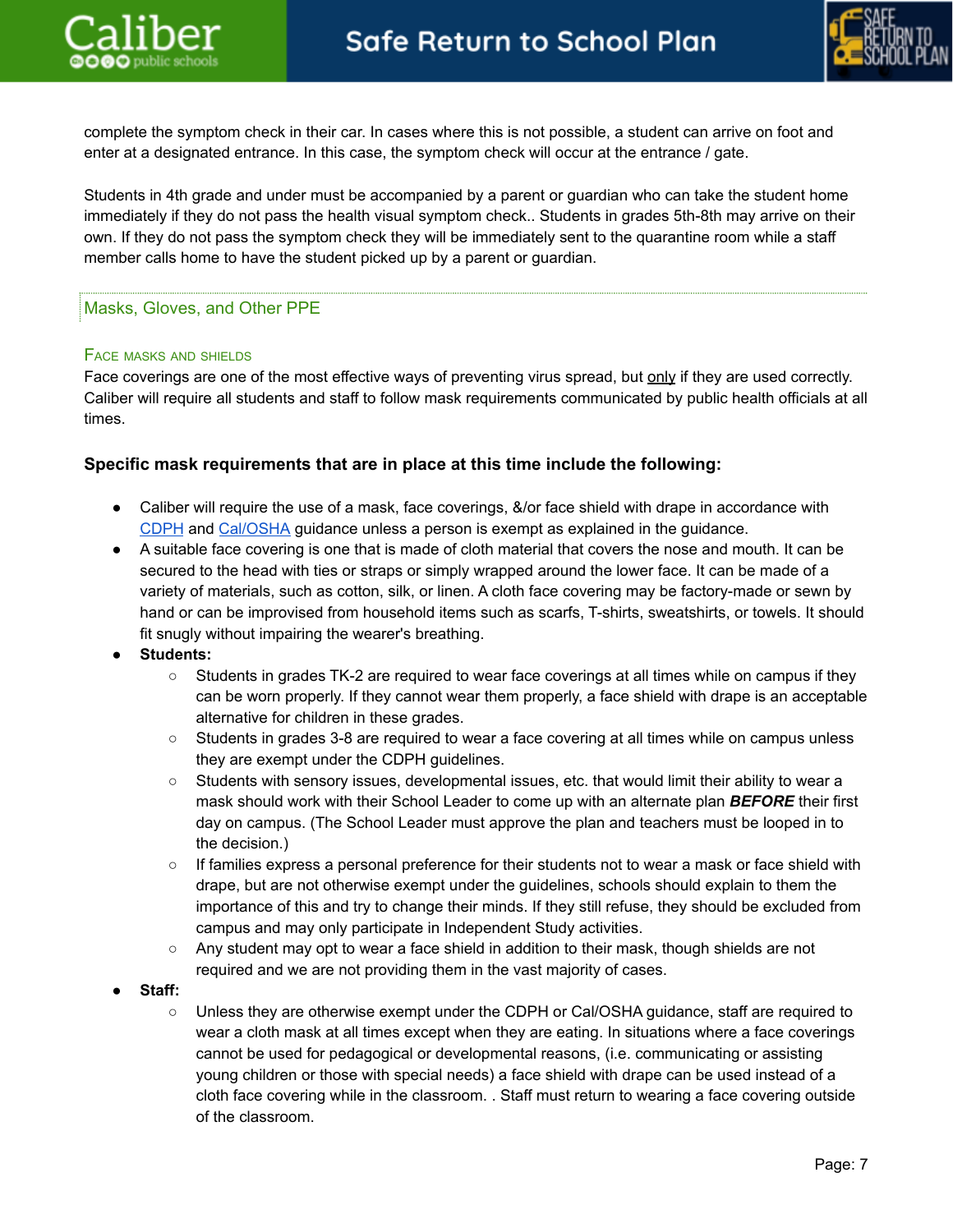



- **● Visitors:**
	- Visitors will be required to wear a cloth mask at all times.

## **The following individuals are exempt from wearing a face covering under the CDPH [guidance](https://www.cdph.ca.gov/Programs/CID/DCDC/Pages/COVID-19/guidance-for-face-coverings.aspx):**

- Persons younger than two years old. These very young children must not wear a face covering because of the risk of suffocation.
- Persons with a medical condition, mental health condition, or disability that prevents wearing a face covering. This includes persons with a medical condition for whom wearing a face covering could obstruct breathing or who are unconscious, incapacitated, or otherwise unable to remove a face covering without assistance.
- Persons who are hearing impaired, or communicating with a person who is hearing impaired, where the ability to see the mouth is essential for communication.
- Persons for whom wearing a face covering would create a risk to the person related to their work, as determined by local, state, or federal regulators or workplace safety guidelines.

# Individuals who are exempt from wearing a face covering and elect not to do so must wear a non restrictive alternative such as a face shield with a drape on the bottom edge, as long as their condition **permits it.**

- A cloth face covering or face shield should only be removed for meals, snacks, naptime,, or when it needs to be replaced. Any staff or student who refuses to wear appropriate face coverings and is not exempt from wearing one under CDPH guidelines will be refused admission to campus.
- Caliber will provide a reusable face mask and a reusable face shield to each staff at the start of the year. Staff will be allowed to use their own cloth masks, as long as the masks are made of multiple layers, cover the nose and mouth without gaping at the sides, and stay on the user's face well without adjusting.
- Students will be asked to provide their own reusable masks that are made of multiple layers, cover the nose and mouth without gaping at the sides, and stay on the user's face well without adjusting. Caliber will provide a reusable mask for any student who does not have their own.
- All cloth masks should be laundered with detergent and hot water and dried on a hot cycle after each day they are used. If someone must re-wear a cloth face covering before washing, they should wash their hands immediately after putting it back on and avoid touching their face.
- Caliber will provide disposable masks for any student, staff, or visitor who needs one. A disposable mask should be provided in any of the following situations
	- **○** Someone forgot to bring a mask
	- Someone's mask was touched by another person
	- Someone's mask fell on the floor/ground
	- Someone's mask is visibly dirty
	- There is any other reason to believe that someone's mask is dirty

## **GLOVES**

Caliber is not currently recommending the use of gloves for most adults or children on campus. Exceptions include:

- Anyone doing significant cleaning (more than a quick spray of classroom desks) should wear gloves while handling cleaning materials. Anyone using chemical disinfectants should wear gloves.
- Anyone serving food should wear gloves while serving and should change gloves if they accidentally touch their face or anything else likely to harbor germs.
- Caliber staff supervising students who have been identified as exhibiting COVID-19 symptoms (e.g., in the quarantine room) should wear gloves while doing so.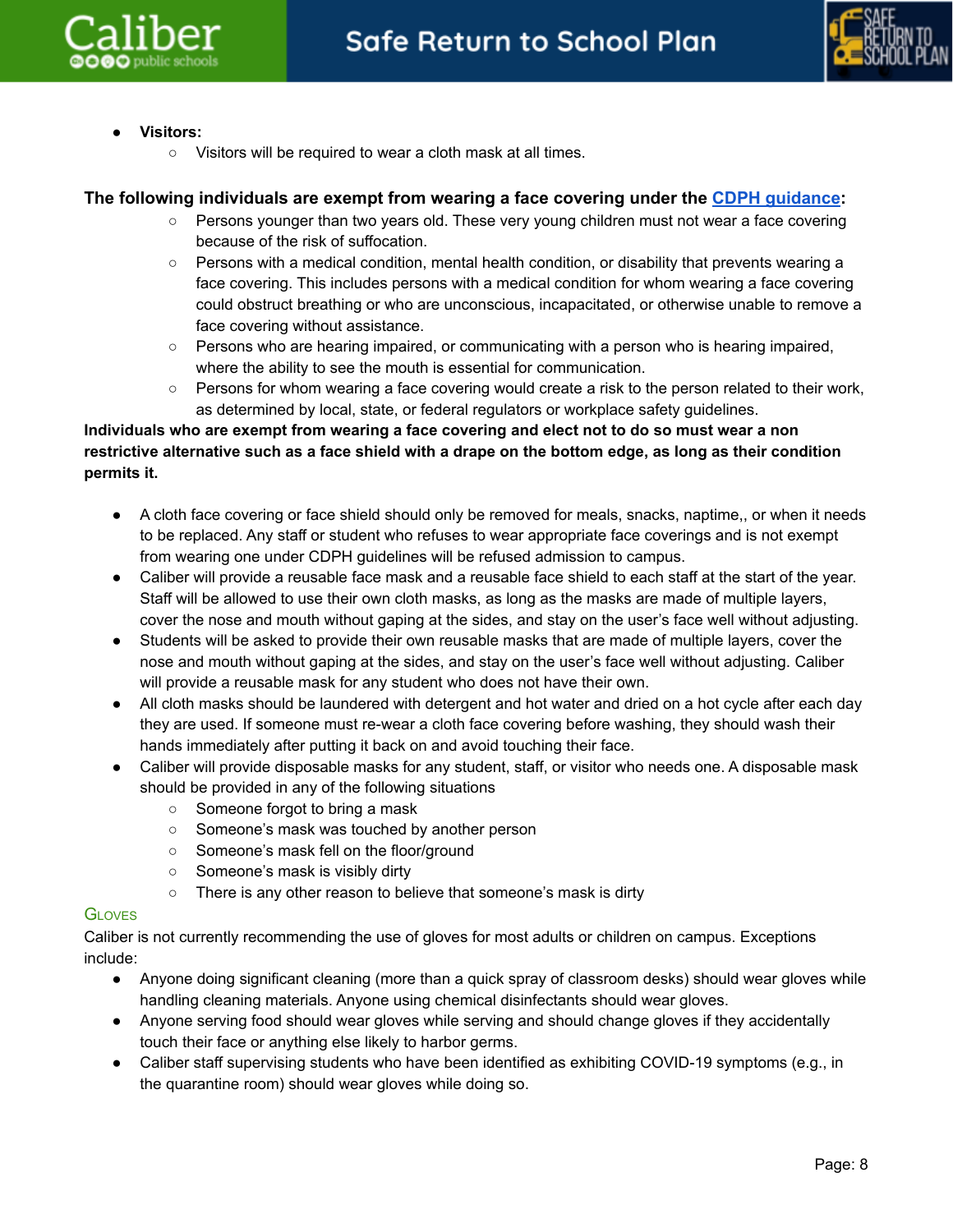

If an unusual situation occurs wherein a staff member needs to touch something that could be contaminated, they should wear gloves while doing so and dispose of them afterward. (Students should not touch anything that could reasonably be expected to be contaminated.)

#### FRONT OFFICE SNEEZE GUARD

Each school will have plexiglass "sneeze guards" provided for their front office for the front office team to sit behind.

## <span id="page-8-0"></span>Hand Washing & Sanitizing

#### HAND WASHING

In order to minimize the spread of COVID-19 or other germs, students and staff need to clean their hands regularly throughout the day. In an ideal world, students and staff would thoroughly wash their hands at the following times:

- Upon entering school, before touching their desk for the first time
- Before and after eating morning snacks or lunch
- After using the restroom
- After putting on, removing, or touching their face mask
- Before re-entering the classroom following outdoor activities (e.g. after PE, recess, etc.)

Students will be trained on proper handwashing techniques including the following:

- Wet your hands with clean running water (warm or cold) and apply soap.
- Lather your hands by rubbing them together with the soap.
	- Scrub all surfaces of your hands, including the palms, backs, fingers, between your fingers, and under your nails.
	- Keep scrubbing for 20 seconds.
		- Need a timer? Hum the "Happy Birthday" song twice.
- Rinse your hands under clean, running water.
- Dry your hands using a clean towel or air dry them.

Because it may not be practical for students and staff to wash with soap and water at all of these times on all days, Caliber will provide and require the use of hand sanitizer at any time that hand washing is not practical. Because hand sanitizer is not fully as effective as hand washing, the following high risk situations should *NOT* rely on hand sanitizing alone:

- After contact with an individual who exhibits COVID-19 symptoms
- After coughing or sneezing
- Anytime soil is visible on the hands (any visible soil needs to be removed with soap and water prior to hand sanitizing)

## **In these situations, hand washing is required.**

#### HAND SANITIZER USE

Though washing with soap and water is the best way to remove COVID-19 from hands, we will also use hand sanitizer regularly throughout the day as an additional opportunity to disinfect hands. Every room at each Caliber facility will have an alcohol based hand sanitizer dispenser or pump bottles of alcohol based hand sanitizer. Hand sanitizer will be ethyl alcohol-based and contain at least 60% alcohol.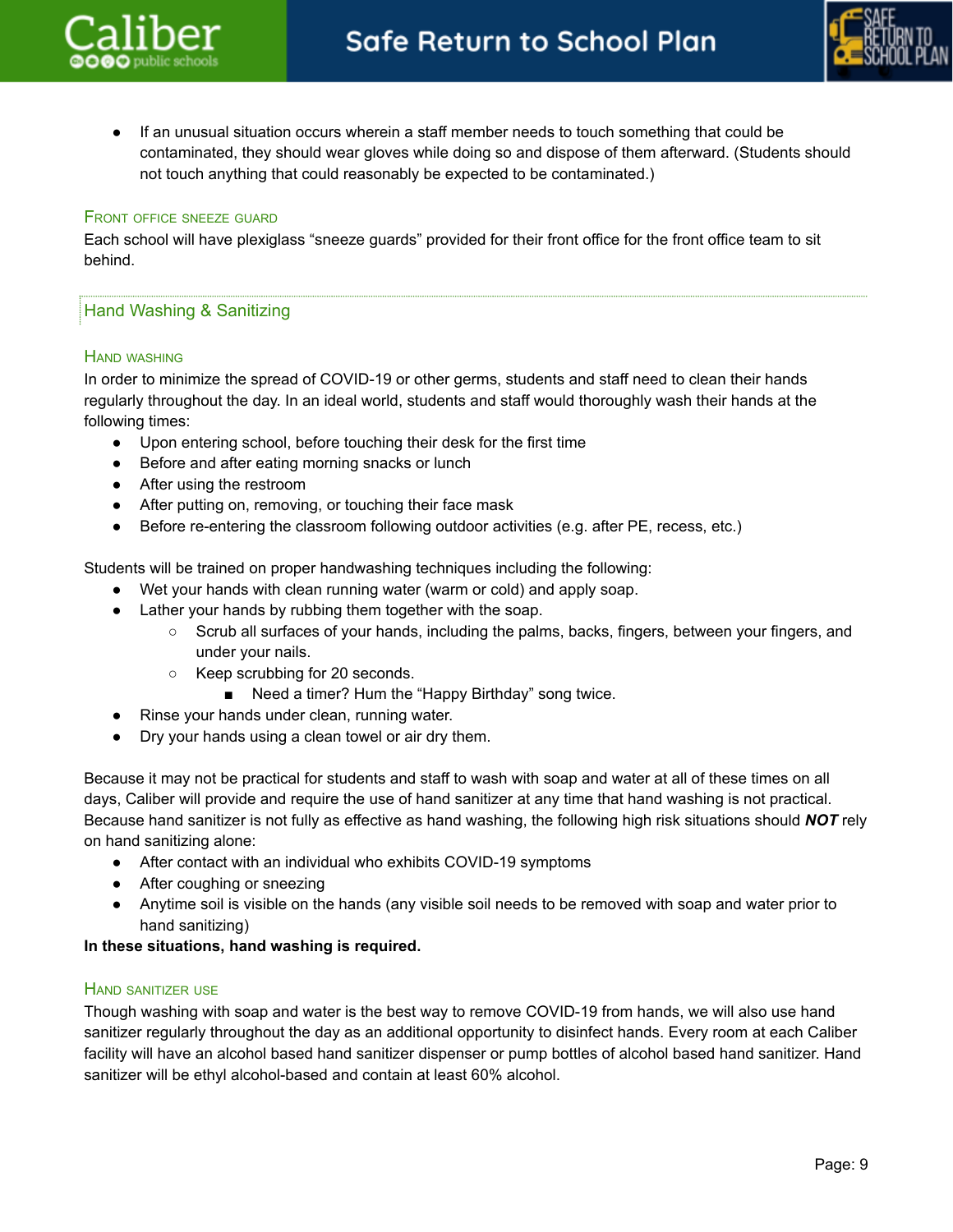



Students and staff will be required to sanitize their hands at the following times unless they have already washed their hands immediately preceding the activity:

- On their way into the building
- Any time they enter a classroom or other room
- Any time they exit a classroom or other room
- Before eating
- After eating
- When putting on, removing, or touching their face mask
- After any extended period when they haven't had a chance to wash hands

Students under the age of 9 will be supervised whenever they use hand sanitizer.

Health Advocates and staff will be trained in emergency protocols related to the inadvertent ingestion of alcohol-based hand sanitizers.

# <span id="page-9-0"></span>Response to Possible or Confirmed Exposures

The California Department of Public Health (CDPH) has developed [procedures](https://www.cdph.ca.gov/Programs/CID/DCDC/Pages/COVID-19/K-12-Guidance-2021-22-School-Year.aspx) that should be taken when a student, teacher or staff member has COVID-19 symptoms, is in contact with someone infected by COVID-19, or is diagnosed with COVID-19. They have also published [guidance](https://www.cdph.ca.gov/Programs/CID/DCDC/Pages/COVID-19/Guidance-on-Returning-to-Work-or-School-Following-COVID-19-Diagnosis.aspx) on returning to work or school following a COVID-19 diagnosis. Caliber has adopted and refined this protocol for handling such cases on our campuses based on the guidance as detailed on the following pages:

|                | <b>Student or Staff</b><br>with:                                                                                | <b>Action</b>                                                                                                                                                                                                                                                                                                                                                                                                                                                                                                                                                                                                                                                                                                                                                      | <b>Communication</b>                                                                                                                                                                        |
|----------------|-----------------------------------------------------------------------------------------------------------------|--------------------------------------------------------------------------------------------------------------------------------------------------------------------------------------------------------------------------------------------------------------------------------------------------------------------------------------------------------------------------------------------------------------------------------------------------------------------------------------------------------------------------------------------------------------------------------------------------------------------------------------------------------------------------------------------------------------------------------------------------------------------|---------------------------------------------------------------------------------------------------------------------------------------------------------------------------------------------|
| $\mathbf{1}$ . | COVID-19<br>Symptoms <sup><math>1</math></sup> (e.g.,<br>fever, cough, loss<br>of taste or smell,<br>difficulty | <b>All Staff and Students</b><br>Send home as soon as possible.<br>Until they can leave, they should be<br>$\circ$<br>separated into an area away from others,<br>but supervised by a staff member.<br>They should continue wearing their mask<br>$\circ$<br>and follow all distancing requirements.<br>We must be sensitive not to treat a sick child<br>$\circ$<br>in a way that could feel confining, scary, or<br>"othering."<br>In the case of severe COVID-19 symptoms,<br>such as persistent pain/pressure in the chest,<br>confusion, or bluish lips or face, call 9-1-1<br>immediately.<br>Recommend testing (If positive, see #3, if<br>negative, see #4).<br>They will be eligible to return to the school after<br>all of the following have occurred: | Per CDPH: No action<br>needed.(01/12/2022)<br>Caliber would not likely<br>send out a<br>communication in this<br>case unless other<br>extenuating<br>circumstances were<br>present as well. |

# **Response to Possible or Confirmed COVID-19 Exposures**

<sup>1</sup> Symptoms could be identified during the arrival visual symptom check process or at any other time of day if noticed by a Caliber staff member and confirmed by the Health Advocate or a Health Coordinator.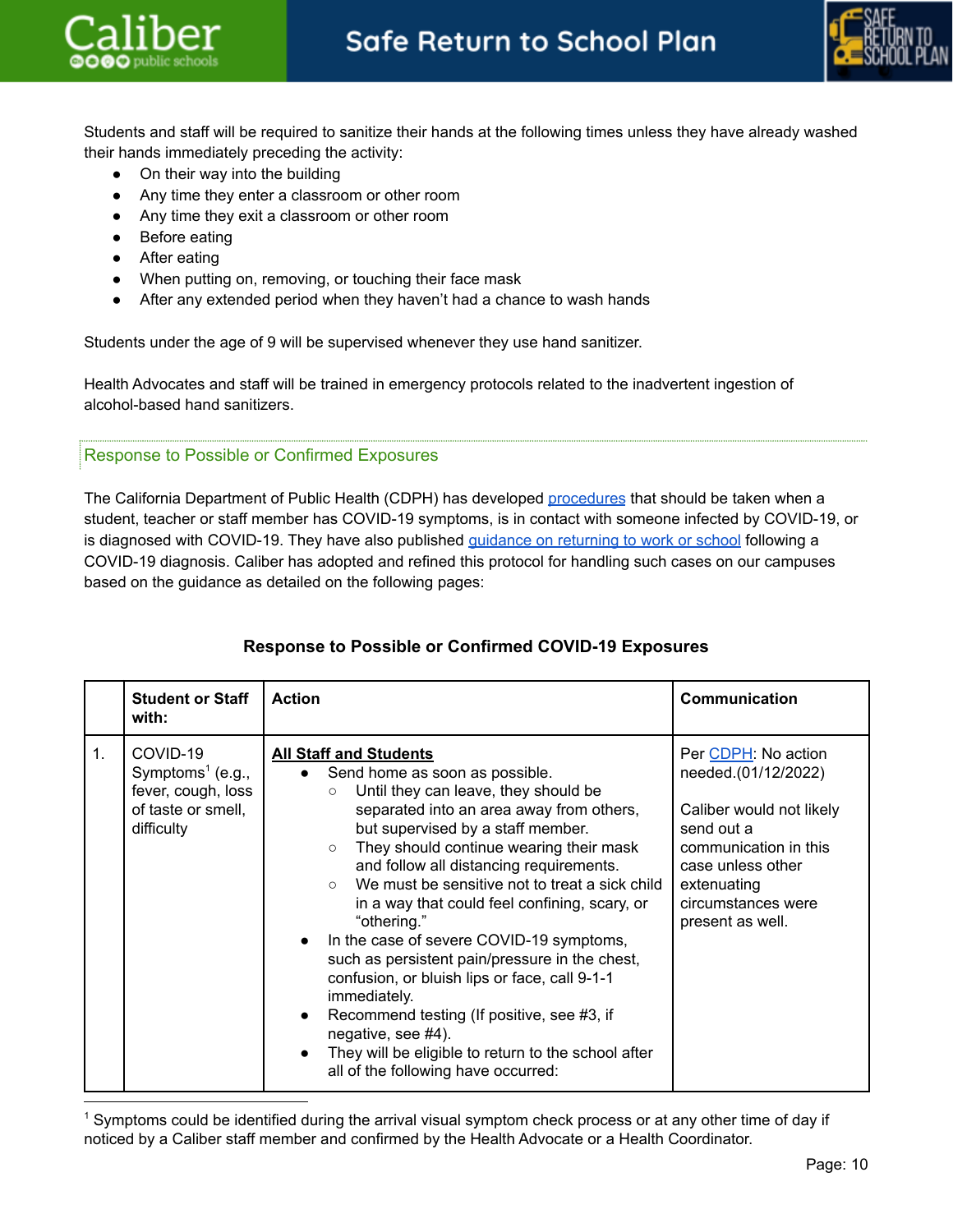



|    |                                                                 | At least 24 hours have passed since<br>$\circ$<br>resolution of fever without the use of<br>fever-reducing medications; and<br>Other symptoms have improved; and<br>$\circ$<br>They have a negative COVID-19 test<br>$\circ$<br>(see #4 below), or a healthcare provider<br>has provided documentation that the<br>symptoms are typical of their underlying<br>chronic condition (e.g., allergies or<br>asthma), or a healthcare provider has<br>confirmed an alternative named<br>diagnosis, or at least 5 days have<br>passed since symptom onset.                                                                                                                                                                                                                                                                                                                                                                                     |                                                                                                                                                                                                                                 |
|----|-----------------------------------------------------------------|------------------------------------------------------------------------------------------------------------------------------------------------------------------------------------------------------------------------------------------------------------------------------------------------------------------------------------------------------------------------------------------------------------------------------------------------------------------------------------------------------------------------------------------------------------------------------------------------------------------------------------------------------------------------------------------------------------------------------------------------------------------------------------------------------------------------------------------------------------------------------------------------------------------------------------------|---------------------------------------------------------------------------------------------------------------------------------------------------------------------------------------------------------------------------------|
| 2. | Close contact <sup>2</sup><br>with a confirmed<br>COVID-19 case | <b>Fully Vaccinated Staff or Student</b><br>If asymptomatic:<br>Do not need to quarantine.<br>$\circ$<br>Continue to monitor symptoms.<br>$\circ$<br>Take a rapid test upon the first day<br>$\circ$<br>returning to work from known close<br>contact.<br>Take a PCR test within 3-5 days of<br>$\circ$<br>known close contact.<br>If symptomatic:<br>Send home as soon as possible.<br>$\circ$<br>Encourage to take COVID-19 test in 3-5<br>$\circ$<br>days (if positive, see #3 below).<br>Quarantine for 5 days without a<br>$\circ$<br>COVID-19 test.Can return if<br>asymptomatic.<br>With a negative COVID-19 test(test<br>$\circ$<br>taken 3-5 days after close contact) can<br>return from quarantine.<br><b>Non-vaccinated Staff</b><br>Send home as soon as possible.<br>$\bullet$<br>Recommend testing no sooner than 3- 5 days<br>after contact (if positive, see #3 below).<br>Quarantine for 5 days without COVID-19 test. | Per CDPH: Consider<br>school community<br>notification of a known<br>contact.(01/12/2022)<br>Caliber would evaluate<br>whether to send out a<br>communication on a<br>case-by-case basis.<br><b>CDC Quarantine</b><br>Protocols |

<sup>&</sup>lt;sup>2</sup> A "**contact**" is defined by the CDC and CDPH as a person who is < 6 feet from a positive case for > 15 minutes over a 24 hour period. Other situations that would count as close contact include: providing home care for someone who is sick with COVID-19, having direct physical contact with a positive case (e.g., hugging or kissing them), sharing eating or drinking utensils, or if the positive case sneezed, coughed, or somehow got respiratory droplets on you. A "**masked contact**" includes a contact where both parties were engaged in consistent and [correct](https://www.cdc.gov/coronavirus/2019-ncov/your-health/effective-masks.html) use of [well-fitting](https://www.cdc.gov/coronavirus/2019-ncov/prevent-getting-sick/mask-fit-and-filtration.html) [masks](https://www.cdc.gov/coronavirus/2019-ncov/community/schools-childcare/cloth-face-cover.html); and other K-12 school [prevention](https://www.cdc.gov/coronavirus/2019-ncov/community/schools-childcare/k-12-guidance.html) strategies (such as universal and correct mask use, physical distancing, increased ventilation) were in place *and* were supervised by school staff. An "**unmasked contact**" includes any contact that does not meet the criteria of a masked contact (for example, if one or both parties were not wearing a mask, or where they were not under the supervision of a school staff member). In some school situations, it may be difficult to determine whether individuals have met these criteria and an entire cohort, classroom, or other group may need to be considered exposed, particularly if people have spent time together indoors.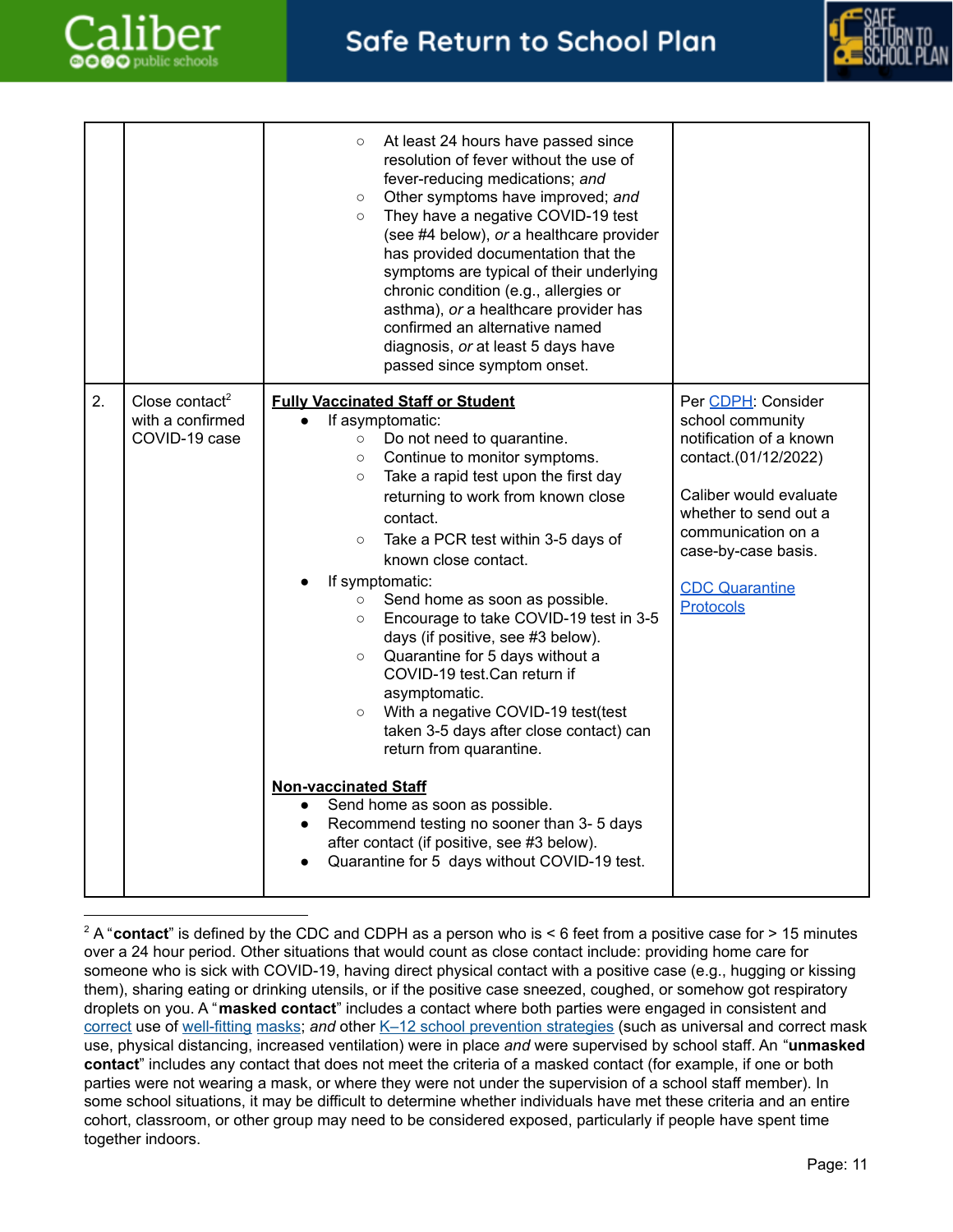



|    |                                                            | Non-vaccinated Student, "Masked Contact"<br>If asymptomatic:<br>Offer rapid COVID-19 test.<br>$\circ$<br>If they test positive, see #3 below.<br>$\circ$<br>If they test negative, do not need to be<br>$\circ$<br>quarantined if they continue to<br>appropriately mask and undergo at least<br>twice weekly testing during the<br>remaining 10-day period following<br>contact, and refrain from all<br>extracurricular activities at school,<br>including sports, and activities within the<br>community setting.<br>If they decline to test, or cannot meet<br>$\circ$<br>any other of the above requirements,<br>send home as soon as possible and<br>quarantine as under "unmasked contact"<br>below.<br>If symptomatic (either immediately or during the<br>14 day period after contact) treat as an<br>"unmasked contact" below.<br>Non-vaccinated Student, "Unmasked Contact"<br>If asymptomatic:<br>Send home as soon as possible.<br>$\circ$<br>Recommend testing no sooner than 5<br>$\circ$<br>days after contact (if positive, see #3<br>below).<br>Quarantine for 10 days without<br>$\circ$<br>COVID-19 test.<br>With a negative COVID-19 test (on at<br>$\circ$<br>least the 5th day from exposure)<br>quarantine can be shortened to 5 days.<br>If symptomatic:<br>Send home as soon as possible.<br>$\circ$<br>Recommend immediate COVID-19 test<br>$\circ$<br>(if positive, see #3 below) and contact<br>with a health care provider.<br>With a negative COVID-19 test can<br>$\circ$<br>return from quarantine after 5 days from<br>symptom onset and at least 24 hours<br>have passed with no fever and after<br>other symptoms have improved.<br>With no COVID-19 test, must quarantine<br>$\circ$<br>for 10 days from time of exposure. |                                                                                            |
|----|------------------------------------------------------------|-----------------------------------------------------------------------------------------------------------------------------------------------------------------------------------------------------------------------------------------------------------------------------------------------------------------------------------------------------------------------------------------------------------------------------------------------------------------------------------------------------------------------------------------------------------------------------------------------------------------------------------------------------------------------------------------------------------------------------------------------------------------------------------------------------------------------------------------------------------------------------------------------------------------------------------------------------------------------------------------------------------------------------------------------------------------------------------------------------------------------------------------------------------------------------------------------------------------------------------------------------------------------------------------------------------------------------------------------------------------------------------------------------------------------------------------------------------------------------------------------------------------------------------------------------------------------------------------------------------------------------------------------------------------------------------------------------------------------------------------------------------------|--------------------------------------------------------------------------------------------|
| 3. | Confirmed<br>COVID-19 case<br>infection (positive<br>test) | <b>All Staff and Students</b><br>Notify the local public health department.<br>Isolate case and exclude from school for at least<br>5 days from symptom onset or test date and at<br>least 24 hours have passed with no fever and                                                                                                                                                                                                                                                                                                                                                                                                                                                                                                                                                                                                                                                                                                                                                                                                                                                                                                                                                                                                                                                                                                                                                                                                                                                                                                                                                                                                                                                                                                                               | Per CDPH: School<br>community notification of<br>a known case.<br>Caliber would notify the |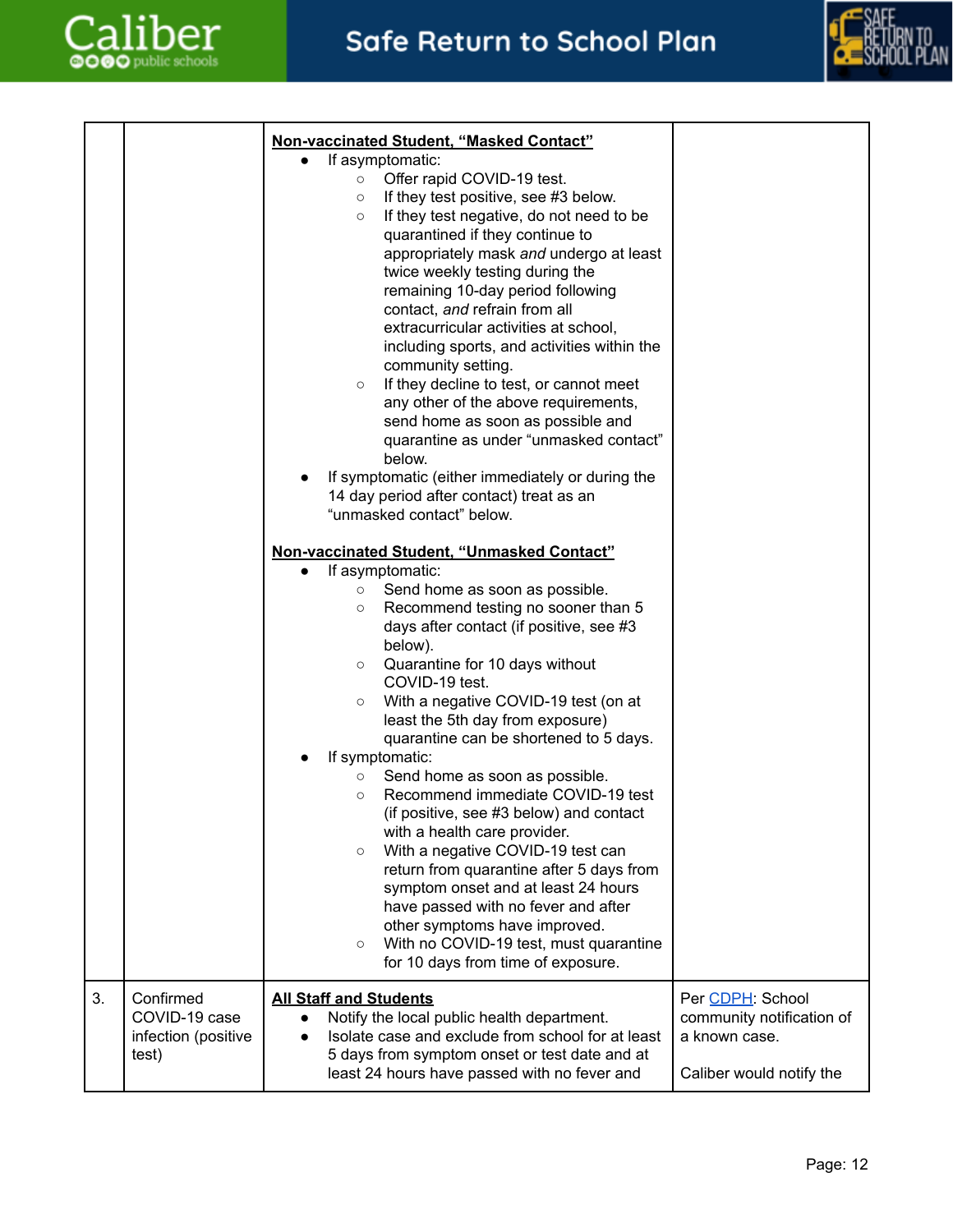



|  | after other symptoms have improved. <sup>3</sup><br>See row #1 above for details on isolation.<br>$\circ$<br>Work with Public Health officials to identify and<br>trace contacts. <sup>4</sup><br>Recommendations for students exposed to<br>someone with COVID-19 in a K-12 school:<br>1. Schools should notify students who spent more                                                                                                                                                                                                                                                                                                                                                                                                                                                                                                                                                                                                                                                                                                                                                                  | school in this case.<br>Caliber would also follow<br>required COVID-reporting<br>requirements and<br>timelines (e.g., under AB<br>685) |
|--|-----------------------------------------------------------------------------------------------------------------------------------------------------------------------------------------------------------------------------------------------------------------------------------------------------------------------------------------------------------------------------------------------------------------------------------------------------------------------------------------------------------------------------------------------------------------------------------------------------------------------------------------------------------------------------------------------------------------------------------------------------------------------------------------------------------------------------------------------------------------------------------------------------------------------------------------------------------------------------------------------------------------------------------------------------------------------------------------------------------|----------------------------------------------------------------------------------------------------------------------------------------|
|  | than a cumulative total of 15 minutes (within a<br>24-hour time period) in a shared indoor airspace<br>(e.g., classroom) with someone with COVID-19<br>during their period of infectiousness.<br>1. Notification should occur to "groups" of<br>exposed students (e.g., classmates,<br>teammates, cohorts, etc.)<br>Notifications should be provided to all<br>2.<br>individuals considered exposed,<br>including those who are vaccinated<br>and/or recently infected.                                                                                                                                                                                                                                                                                                                                                                                                                                                                                                                                                                                                                                   |                                                                                                                                        |
|  | Exposed students, regardless of COVID-19<br>2.<br>vaccination status or prior infection, should get<br>tested for COVID-19 with at least one diagnostic<br>test obtained within 3-5 days after last exposure.<br>1. In the event of wide-scale and/or<br>repeated exposures, broader (e.g.,<br>grade-wide or campus-wide) once<br>weekly testing for COVID-19 may be<br>considered until such time that exposure<br>events become less frequent.<br>2. Any FDA-approved antigen diagnostic<br>test, PCR diagnostic test, or pooled<br>PCR test is acceptable for evaluation of<br>an individual's COVID-19 status. For<br>individuals who have been recently<br>infected (within the past 90 days),<br>antigen testing is strongly recommended<br>as PCR results may remain persistently<br>positive and not be indicative of a new<br>active infection. Repeat antigen testing<br>and/or confirmatory molecular testing<br>should be considered in individuals who<br>receive a negative result with an antigen<br>test but have symptoms specific for<br>COVID-19 (such as loss of taste and<br>smell). |                                                                                                                                        |
|  | Exposed students who participate in testing may<br>3.                                                                                                                                                                                                                                                                                                                                                                                                                                                                                                                                                                                                                                                                                                                                                                                                                                                                                                                                                                                                                                                     |                                                                                                                                        |

<sup>&</sup>lt;sup>3</sup> Per CDPH [guidance](https://www.cdph.ca.gov/Programs/CID/DCDC/Pages/COVID-19/Guidance-on-Returning-to-Work-or-School-Following-COVID-19-Diagnosis.aspx), a negative test will not be required for students or staff to return to campus after a positive COVID-19 test, provided that they have observed the time and symptom based guidelines above.

<sup>&</sup>lt;sup>4</sup> The specific procedure and division of responsibilities for contract tracing activities may vary from school to school based on differences in the procedures and expectations of the County in which the school is located. The Heath Advocate at the school will be responsible for coordinating these activities for Caliber, with the support of Caliber SSO staff.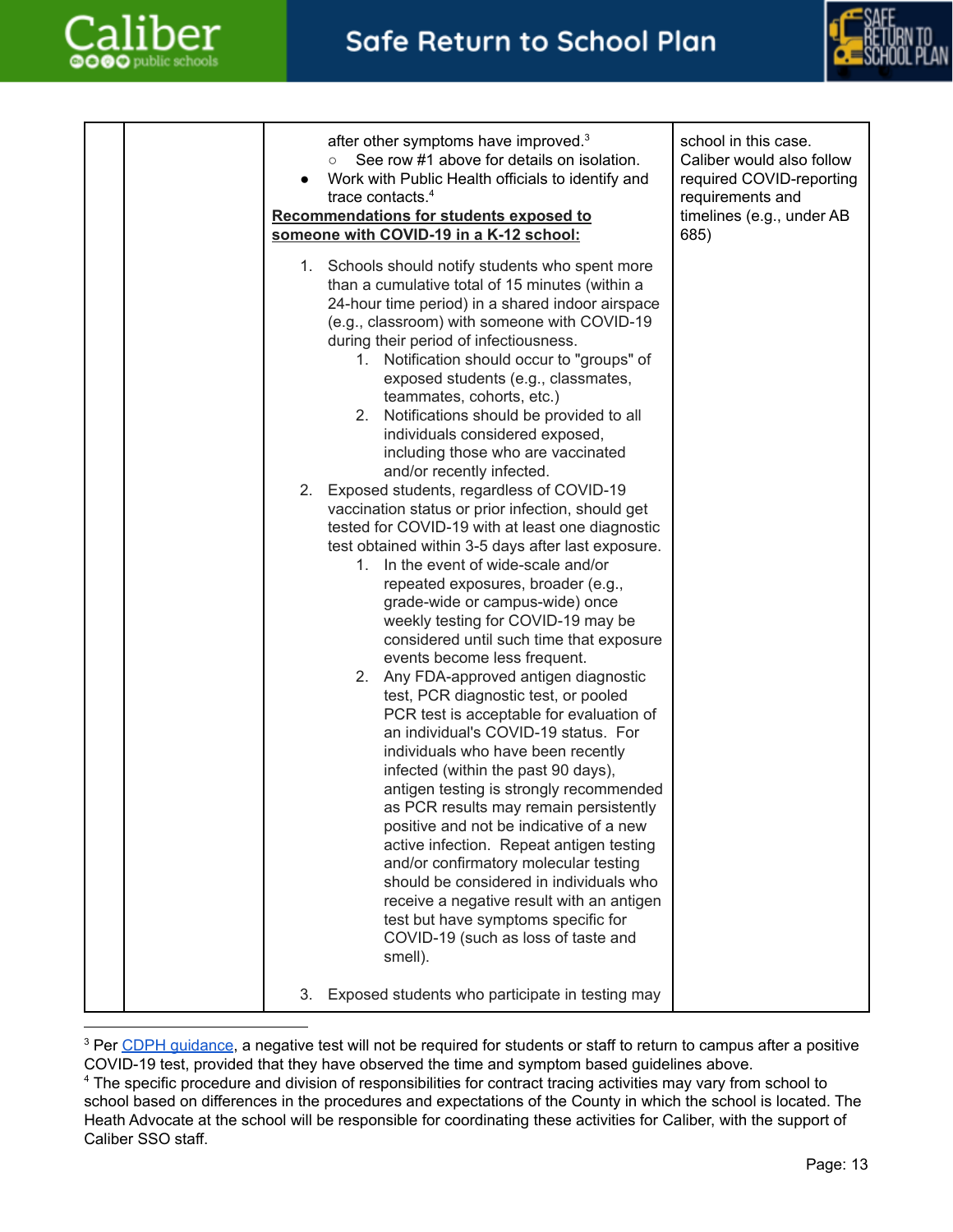



|    |                                                                                               | continue to take part in all aspects of K-12<br>schooling, including sports and extracurricular<br>activities, unless they develop symptoms or test<br>positive for COVID-19. They should test as<br>recommended in Section (2), report positive test<br>results to the school, and follow other<br>components of this guidance, including wearing<br>face-coverings as directed.<br>Determine whether any work-related factors<br>could have contributed to the infection and<br>update this plan as needed to prevent further<br>cases. See "Responding to COVID-19 in the<br>Workplace" for more details.<br>** Group Tracing Amendment Link**<br><b>Table A</b> |                                                                                         |
|----|-----------------------------------------------------------------------------------------------|---------------------------------------------------------------------------------------------------------------------------------------------------------------------------------------------------------------------------------------------------------------------------------------------------------------------------------------------------------------------------------------------------------------------------------------------------------------------------------------------------------------------------------------------------------------------------------------------------------------------------------------------------------------------|-----------------------------------------------------------------------------------------|
| 4. | Tests negative<br>after symptoms<br>only (does not<br>apply after a<br>confirmed<br>exposure) | May return to school at least 24 hours have<br>passed since last fever without the use of<br>fever-reducing medications and after other<br>symptoms have improved.<br>School/classroom remain open.                                                                                                                                                                                                                                                                                                                                                                                                                                                                 | Per CDPH: Consider<br>school community<br>notification if prior<br>awareness of testing |

**Please note that these protocols only apply to someone who directly has symptoms themself, or to someone who has been directly exposed to a confirmed case.** They do not apply to people who are simply exposed to someone with symptoms, or exposed to someone else who has been exposed. **In other words, a staff member or student can keep coming to school even if:**

- Someone else (other than themself) in their household has been exposed to a confirmed case, but has not tested positive themselves
- Someone else (other than themself) in their household has a fever or other symptoms, but has not tested positive
- Someone they are in contact with at school (other than themself) has been exposed to a confirmed case, but has not tested positive themselves
- Someone they are in contact with at school (other than themself) has a fever or other symptoms, but has not tested positive

Each school will keep a confidential electronic log recording anyone not permitted to enter based on fever, other symptoms, or exposure, noting the reason and the date.

The CDPH has also given guidance related to if/when schools should close as a result of COVID-19 exposure in their community. It includes the following:

- School closure can be recommended (following consultation with the Local Health Officer and depending on the size and layout of the school) when there are multiple cases in multiple cohorts at a school.
- The Local Health Officer may also determine school closure is warranted for other reasons, including results from public health investigation or other local epidemiological data.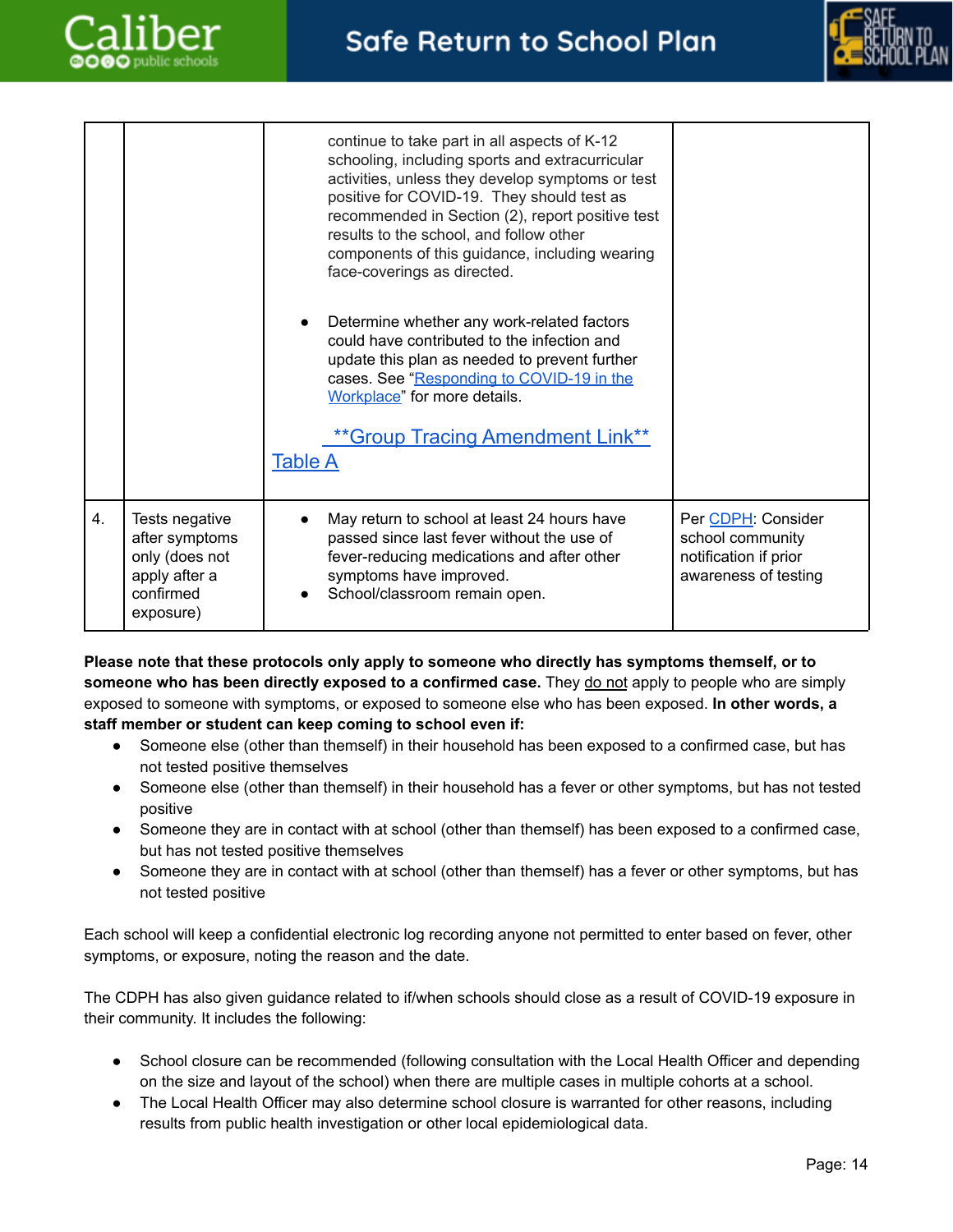



- If a school is initially closed for in-person learning, it may typically reopen after 14 days and the following have occurred:
	- Cleaning and disinfection
	- Public health investigation
	- Consultation with the local public health department

In order to facilitate testing of students, staff, or visitors for whom testing is indicated based on the procedure above, Caliber will offer onsite testing, compile a list of COVID-19 testing sites/resources in their community, along with details about each, such as cost (often free at government sites) and requirements (e.g. some need a prescription). This list will be given to anyone that is excluded from campus and for whom we are recommending testing.

# <span id="page-14-0"></span>COVID-19 Testing

In an effort to prevent COVID-19 outbreaks and new cases, along with following recommendations set by the CDC and CDPH, Caliber Schools will use varied methods of COVID-19 testing measures for unvaccinated and vaccinated students and staff. To include but not limited to:

- Regularly scheduled COVID-19 test for non- vaccinated and vaccinated staff.
- Collection of staff vaccination statuses.
- Rapid COVID-19 testing available for students and staff

# <span id="page-14-2"></span><span id="page-14-1"></span>**KEEPING OUR FACILITIES CLEAN & SAFE**

## Cleaning Materials & Supplies

As recommended by Public Health experts, Caliber will use cleaning products that come from the EPA [approved](https://www.epa.gov/pesticide-registration/list-n-disinfectants-use-against-sars-cov-2-covid-19) cleaning [products](https://www.epa.gov/pesticide-registration/list-n-disinfectants-use-against-sars-cov-2-covid-19) List N. Caliber will prioritize the use of cleaning products with asthma-safer ingredients as recommended by the US EPA Design for Environment program and will avoid products that contain chemicals which can cause asthma.<sup>5</sup>

Each school will have sufficient supplies at all times to meet the cleaning, sanitizing, and disinfecting needs of the campus based on the requirements described below. We will use the following terms to refer to the different levels approaches to germs as identified by the [CDC](https://www.cdc.gov/flu/school/cleaning.htm):

- "Cleaning" removes germs, dirt, and impurities from surfaces or objects. Cleaning works by using soap (or detergent) and water to physically remove germs from surfaces. This process does not necessarily kill germs, but by removing them, it lowers their numbers and the risk of spreading infection.
- "Disinfecting" kills germs on surfaces or objects. Disinfecting works by using chemicals to kill germs on surfaces or objects. This process does not necessarily clean dirty surfaces or remove germs, but by killing germs on a surface after cleaning, it can further lower the risk of spreading infection.
- "Sanitizing" lowers the number of germs on surfaces or objects to a safe level, as judged by public health standards or requirements. This process works by either cleaning or disinfecting surfaces or objects to lower the risk of spreading infection.

<sup>5</sup> Asthma-safer ingredients include hydrogen peroxide, citric acid, or lactic acid. Peroxyacetic (peracetic) acid, sodium hypochlorite (bleach) or quaternary ammonium compounds can cause asthma.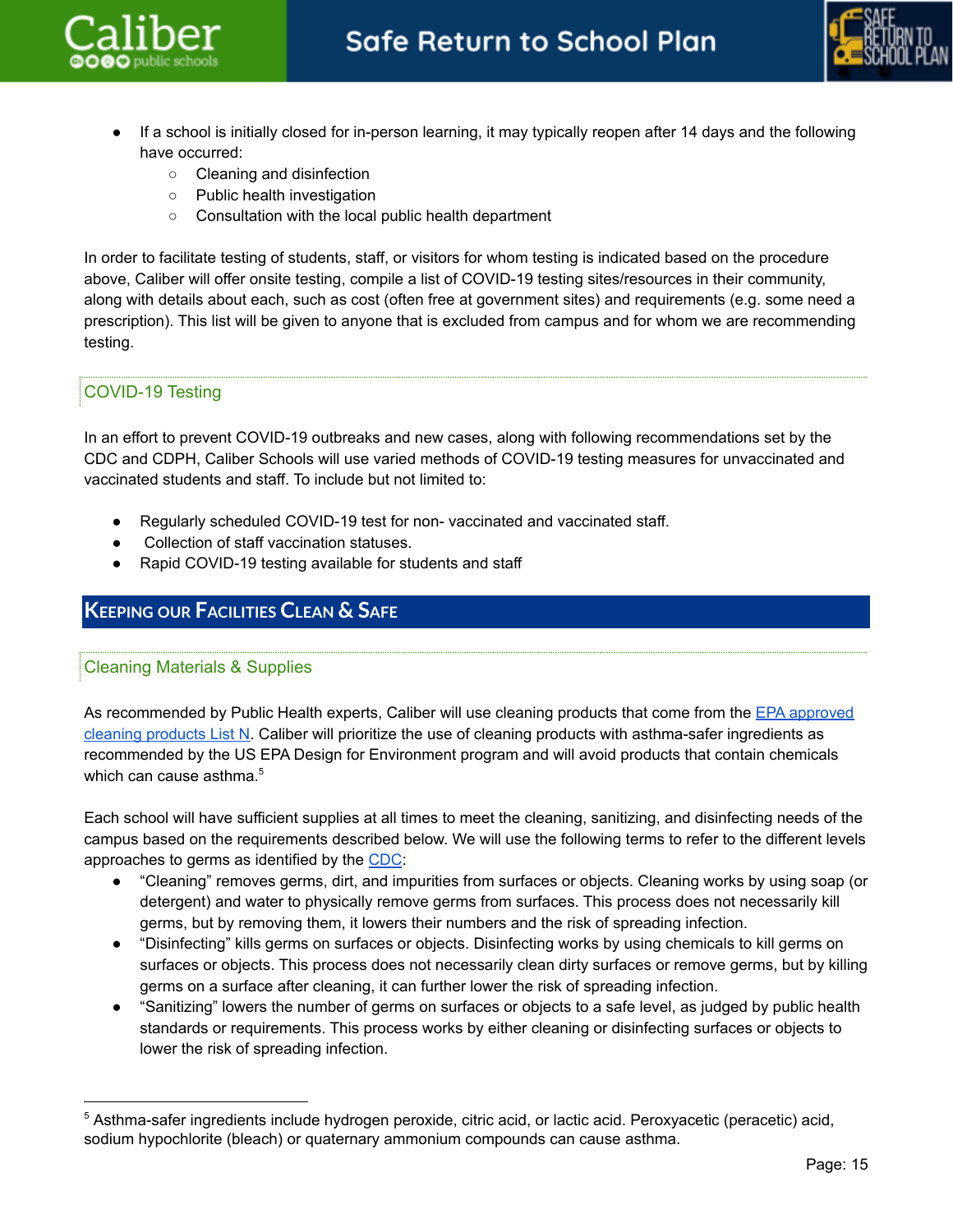

Custodial staff (both in-house and contracted staff) will be trained in and follow the manufacturer's recommendations related to the usage of all cleaning products including the specific "dwell time" or "contact time" required by each disinfectant. Custodial staff and any other workers who clean and disinfect the school site must be equipped with proper protective equipment, including gloves, eye protection, respiratory protection, and other appropriate protective equipment as required by the product instructions. All disinfectants will be stored out of the reach of students at all times.

# <span id="page-15-0"></span>Daily Cleaning & Disinfecting

At least once per day (e.g. 2pm), a custodian, or other staff member will clean all "high touch" areas. Crews will use new paper towels between cleaning items to avoid spreading germs from surface to surface. High touch areas include the following:

- All door handles (interior and exterior)
- All touched parts of bathroom fixtures (faucets, soap dispensers, toilet flushers, etc.)
- All touched parts of the staff room and offices (copy machine buttons, refrigerator handle, coffee maker buttons, water dispenser buttons, sink fixtures, etc.)
- All railings
- All light switches
- All countertops
- Door frames and other key areas at student height
- Tables, student desks, and chairs

If an area has been occupied by a person/s with COVID 19, within 24 hours that space will be cleaned and disinfected.

## COLLECTIVE RESPONSIBILITY

Our custodial staff will need the support of students and other staff to keep the facility safe. While it is the custodial staff's responsibility to "disinfect" surfaces on a regular basis, there is a lot that students and staff can do to keep their space "clean" and "sanitized." Examples include:

- Each time a teacher takes their class to the bathroom to wash hands, the teacher or another staff member can wipe down the bathroom fixtures afterward with a sanitizer and paper towel.
- The school can keep sanitizing wipes (or disinfectant and paper towels) near any shared staff equipment so that staff members wipe the touchpad and any other part they come in contact with after they use it.
- Classrooms can have wipes so that students and teachers can wipe down their desks periodically and at the end of the day.
- All desks should be clear of supplies at the end of each day so that custodians can efficiently and effectively disinfect them.

We will ask all students and staff to support these and other suggestions that school operations and custodial staff make.

# <span id="page-15-1"></span>Deep Cleaning & Disinfecting

## NIGHTLY CLEANING

Frequently touched surfaces at each school should be cleaned every weeknight. This includes all areas identified in the list in the "Daily Cleaning & [Disinfecting](#page-15-0)" section above.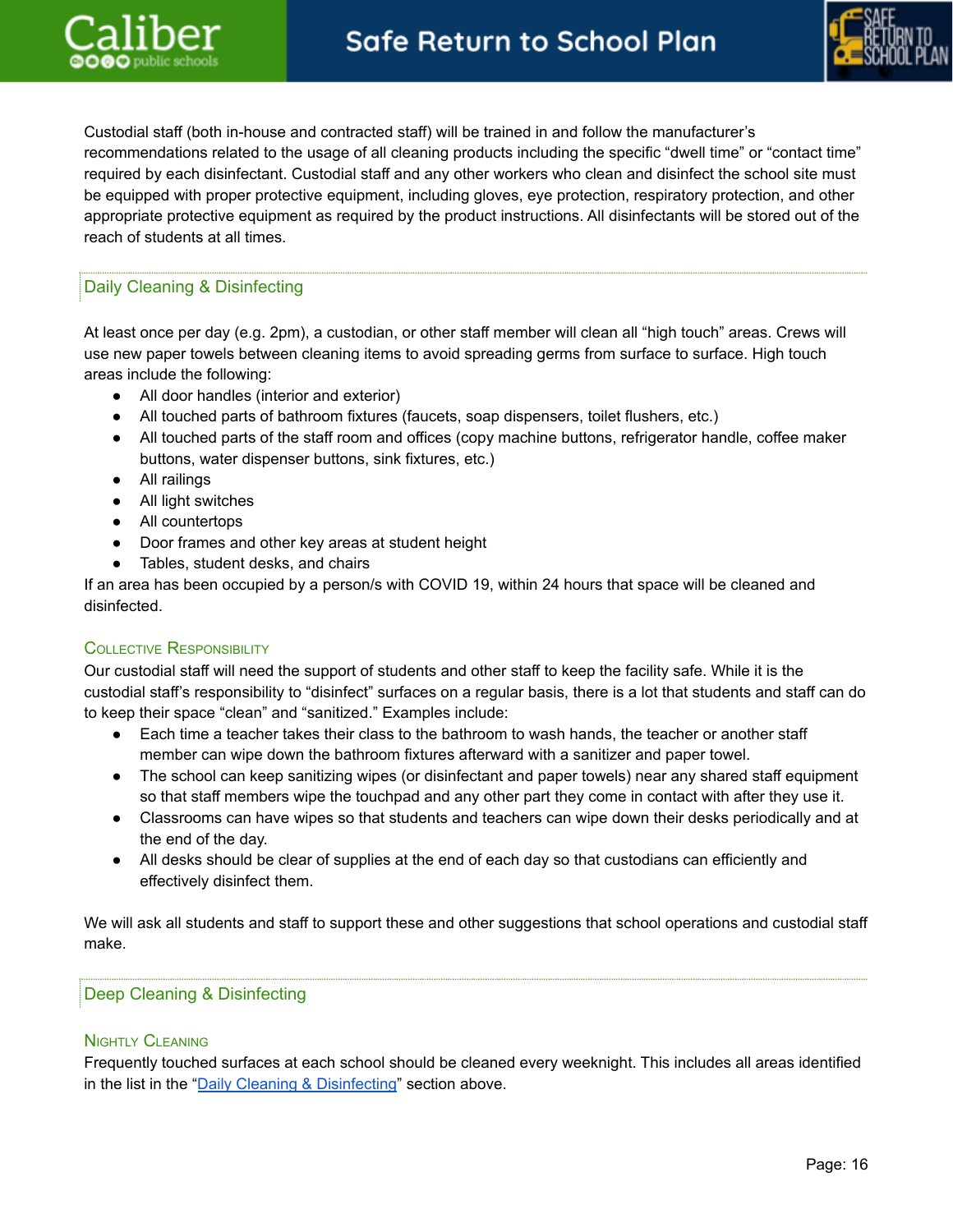



# **DISINFECTING**

All school spaces will be disinfected at least twice a week, unless additional disinfecting is needed due to a positive COVID 19 case.

# ONE-OFF DISINFECTING

Additional disinfecting will be needed in any situation where an individual exhibiting COVID-19 symptoms was present. The quarantine room is an obvious example (it should be disinfected after each use), but care should be taken to address any other spaces (e.g., lactation rooms, etc.) that have an elevated risk of COVID-19 exposure.

# <span id="page-16-0"></span>Safety Inspections

In efforts to identify COVID-19 risks, implement preventive strategies, and identify new or recurring risks, Caliber will conduct the following safety inspection protocols:

- The Health Advocate for each campus will perform monthly campus inspections to review, evaluate, and assess the overall compliance with COVID-19 protocols and procedures.
- Records of inspection results will be kept by Health Advocate and Managing Director of Operations
- If any risks or non compliant items are found they will then be assessed by the Health Advocate and correction time frames assigned accordingly. The Health Advocate will delegate individuals to be responsible for correction and implement follow up measures to ensure corrections are completed in a timely manner.

# <span id="page-16-2"></span><span id="page-16-1"></span>**ARRIVAL & DISMISSAL ROUTINES**

# Arrival

The specific details of the student arrival process at each school will differ based on the layout of each facility. Each school will develop an arrival procedure that adheres to the following Caliber guidelines:

- Caliber staff is welcome to greet students as they arrive . Staff should not touch students as they normally might with a hand shake, hug, high-five, etc.
- Parents/Guardians are required to wear masks when dropping off students at arrival. This includes walk up and car line drop offs.
- As noted above, families are encouraged to arrive by car. Staff members can open car doors if needed.
- If a student does not pass the visual symptom check, they must leave immediately with their parent/guardian.
- If a student arrives without an adult and does not pass the visual symptom check they will be escorted to the quarantine room and their family will be contacted. If the parent can not pick up or can't be contacted the school will continue calling emergency contacts until the student is picked up.
- All students and staff will sanitize their hands as they enter the building.
- At the end of the scheduled arrival time, all campus doors/gates will be closed. All late students (regardless of grade) should come to the main entrance to campus for admittance.

# <span id="page-16-3"></span>Each school site will need to determine the window of time their staff arrival I occur so as to minimize the **disruption with student arrival times. Staff will not be able to enter the building without wearing their mask.**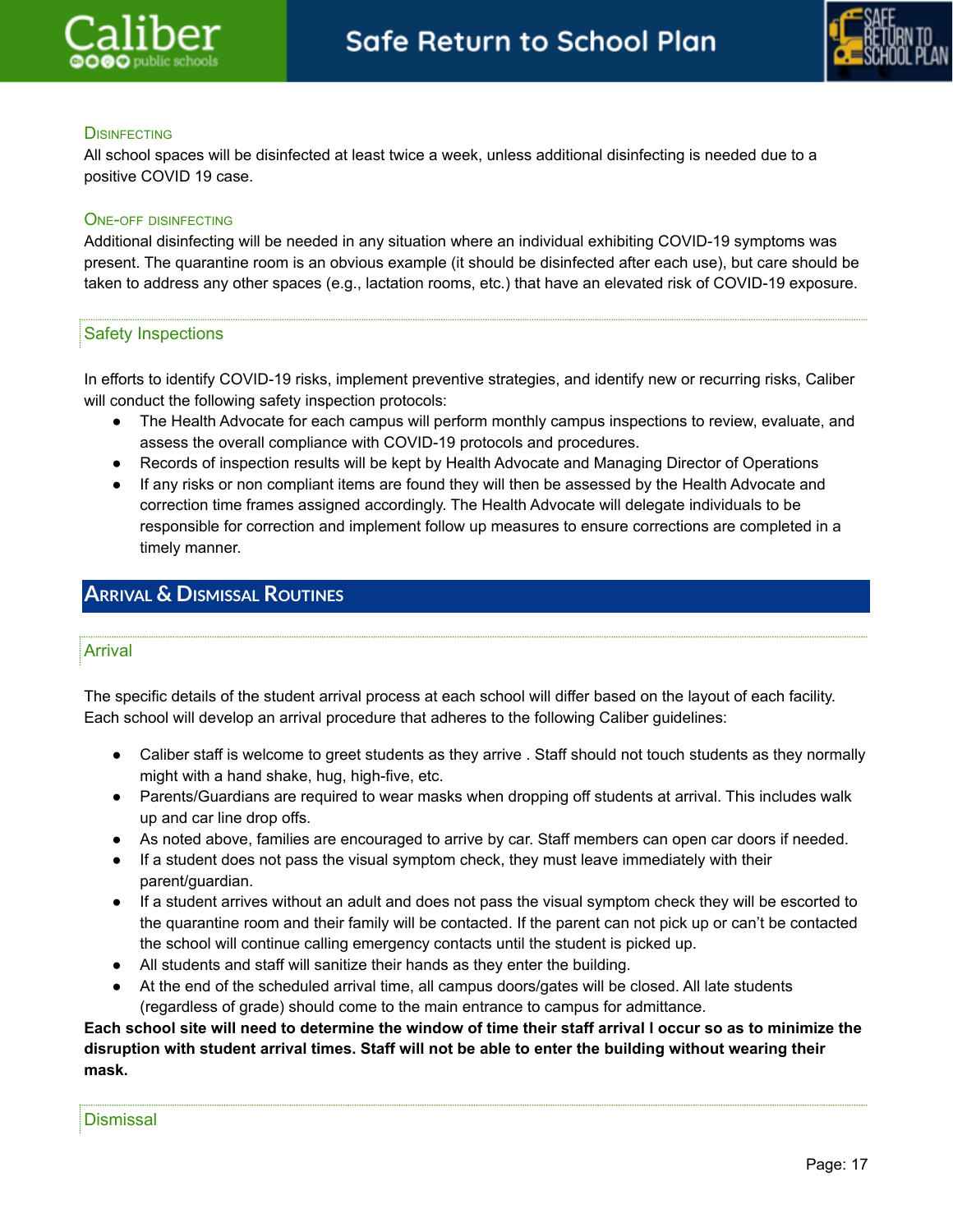



The specific details of the student dismissal process at each school will differ based on the layout of each facility. Each school will develop a dismissal procedure that adheres to the following Caliber guidelines:

- **We will encourage the use of car line pick-up whenever possible** unless there are extenuating circumstances.
- Parents/Guardians are required to wear masks when picking up students from Caliber Schools. This includes walk up and car line pick up.
- The dismissal process will mirror a valet service as follows:
	- Vehicles will pull into the pick-up lane.
	- $\circ$  Each vehicle will have a placard with the name(s) of the student(s) they are picking up.
	- Students who will be walking home will exit on foot. Staff will be at designated exits to ensure students exit safely.
- Late Pick-ups: Parents will not enter the school. This should be a location near the front of the school.
- After School programs must follow all Caliber dismissal protocols.

# <span id="page-17-0"></span>**MEALS & HYDRATION**

#### **BREAKFAST**

Caliber will serve breakfast to students on site every school day. Breakfast will be served by Caliber Schools meal teams and will be monitored by a Caliber staff member to ensure all [CDC-\(Food](https://www.cdc.gov/coronavirus/2019-ncov/community/schools-childcare/k-12-guidance.html) Service and School Meals) and [CDPH](https://www.cdph.ca.gov/Programs/CID/DCDC/Pages/COVID-19/K-12-Guidance-2021-22-School-Year.aspx) (#13) recommendations for eating in schools are being followed.

## **MORNING SNACKS**

Caliber plans to serve morning snacks to students who are on site on any given day. Snacks will be served in classrooms and will be delivered to the classroom by operations staff in the mid-morning each day. See "On-site Meal Service" section below for the details of the school's on-site meal service procedures.

## **LUNCH**

Caliber will serve lunch to students who are on site every school day. Lunch will be served by Caliber Schools meal teams and lunch times will be monitored by a Caliber staff member to ensure all [CDC-\(Food](https://www.cdc.gov/coronavirus/2019-ncov/community/schools-childcare/k-12-guidance.html) Service and [School](https://www.cdc.gov/coronavirus/2019-ncov/community/schools-childcare/k-12-guidance.html) Meals) and [CDPH](https://www.cdph.ca.gov/Programs/CID/DCDC/Pages/COVID-19/K-12-Guidance-2021-22-School-Year.aspx) (#13) recommendations for eating in schools are being followed.. Families participating in Independent Study will also be able to pick up lunches from Caliber for their students.

## <span id="page-17-1"></span>On-site Meal Service

On-site meals (morning snacks and lunches) will be served on campus under school site plans to ensure all [CDC-\(Food](https://www.cdc.gov/coronavirus/2019-ncov/community/schools-childcare/k-12-guidance.html) Service and School Meals and [CDPH](https://www.cdph.ca.gov/Programs/CID/DCDC/Pages/COVID-19/K-12-Guidance-2021-22-School-Year.aspx) (#13) recommendations are being considered. Operations staff will wear masks and gloves, when prepping, delivering or serving meals to students. School site meal plans will include but not be limited to:

- Maximizing physical distance as much as possible when moving through the food service line and while eating (especially indoors). Using additional spaces outside of the cafeteria for mealtime seating such as outdoor seating to help facilitate distancing.
- Given very low risk of transmission from surfaces and shared objects, there is no need to limit food service approaches to single use items and packaged meals.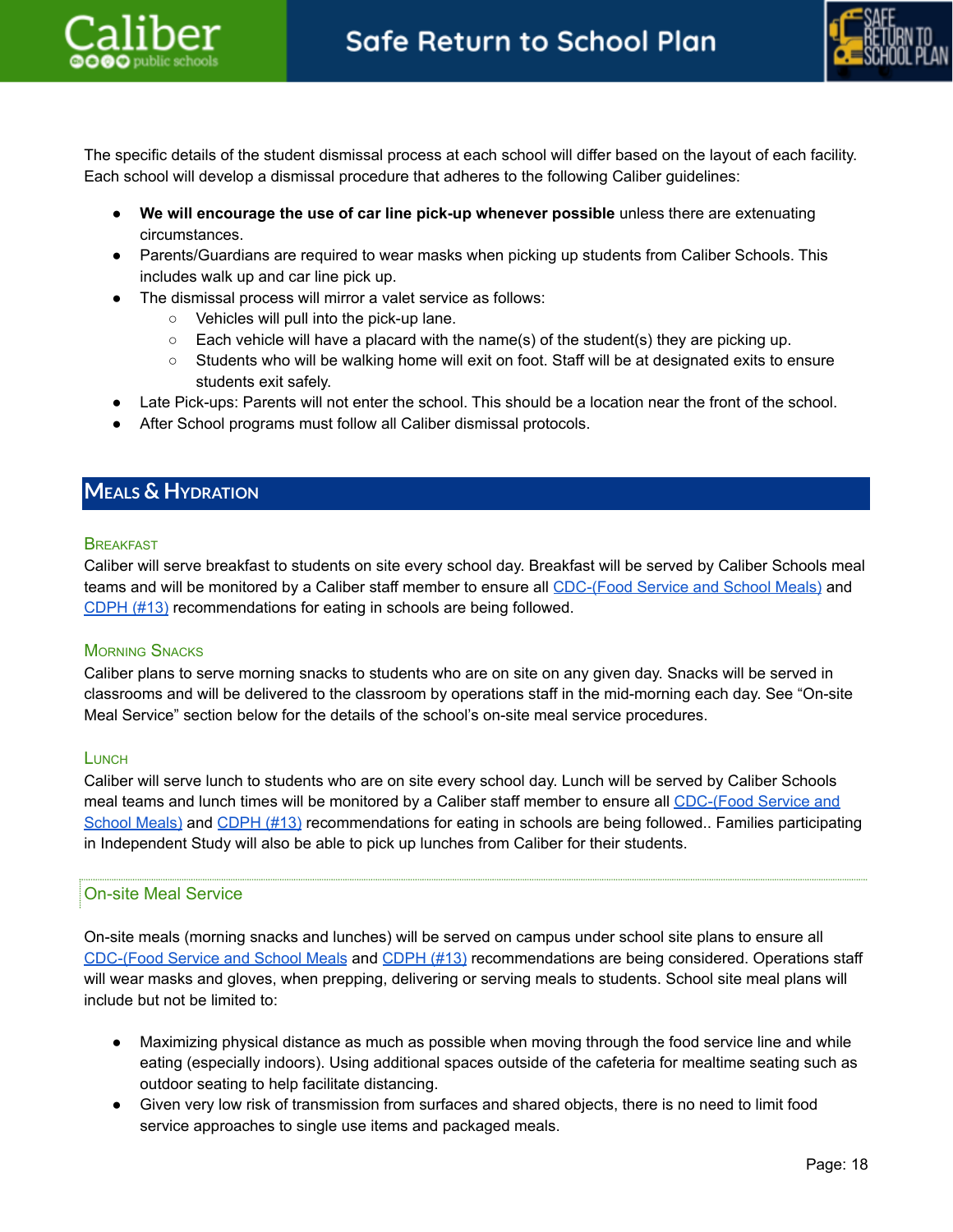



- Clean frequently touched surfaces. Surfaces that come in contact with food will be washed, rinsed, and sanitized before and after meals.
- Promote hand washing before, after, and during shifts, before and after eating, after using the toilet, and after handling garbage, dirty dishes, or removing gloves.
- Improve ventilation in food preparation, service, and seating areas.

# <span id="page-18-0"></span>Remote Meal Distribution

As noted above, Caliber will continue to make certain meals available to families on a "grab and go" basis for students to eat at home. This includes breakfast (available for each scheduled school day) and lunch (available for each scheduled school day).

The distribution schedule for meals will be determined by each school site and will be communicated to families by the school. Accommodations may be made on a case-by-case basis for families who cannot pick up meals at the designated times. They will need to contact the front office and make alternate arrangements.

## <span id="page-18-1"></span>**Water**

Caliber will continue to not use water fountains on campus until further notice. Water fountains will have a bag over them and have a sign saying "Not in use" or something equivalent.

Students and staff will be asked to bring a full water bottle each day. Caliber will provide each student and staff member with a water bottle they can use if they can't provide their own. In addition, each classroom and the front office will be stocked with disposable bottles of water that will be available to anyone who drinks all of their water and needs more.

# <span id="page-18-2"></span>**RECESS AND PHYSICAL EDUCATION**

Caliber students who are returning to in person learning will have the opportunity to participate in recess and physical education activities. In accordance with CDC [recommendations](https://www.cdc.gov/coronavirus/2019-ncov/community/schools-childcare/k-12-guidance.html) all Caliber students will be required to follow guidelines during these activities to include but not limited to:

- Masks are required for staff and students.
- Limiting direct contact with other students or staff. (ex.no high fives, tag, or hugs) Caliber staff will share alternative games and non touch interactions to ensure students maintain the joy factor of recess and PE.
- Proper hand hygiene protocols.

# <span id="page-18-4"></span><span id="page-18-3"></span>**TECHNOLOGY SUPPORT**

# Tech Support

As was the case in the spring, Caliber will provide tech (e.g., a chromebook) and tech support for students for use on campus, and to students who are participating in Independent Study from home. Each school will develop, staff, and publish a tech support schedule and procedures for students and parents to be able to get support with their Caliber technology.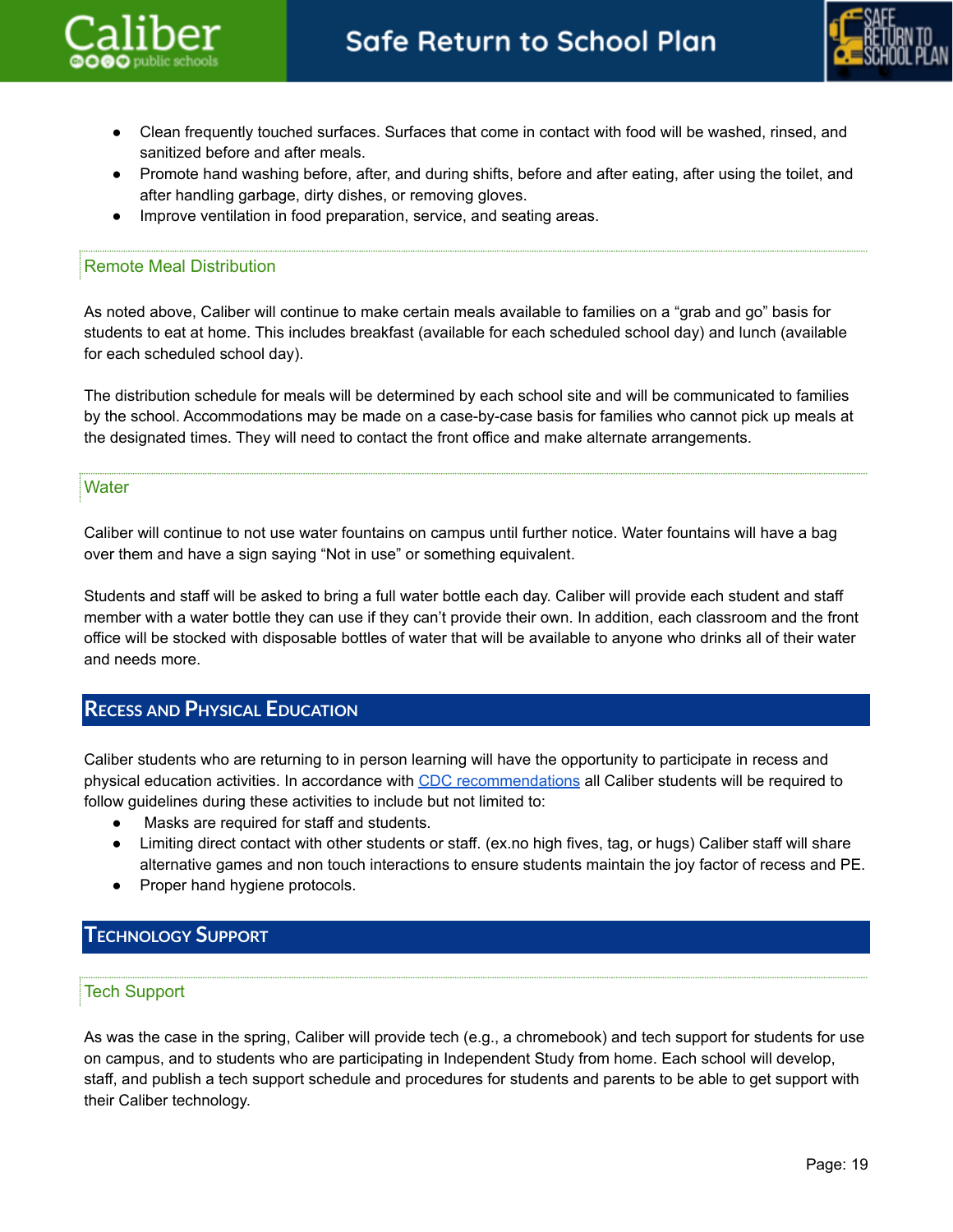

# <span id="page-19-0"></span>**MEETINGS, EVENTS, & OTHER PROGRAMS**

# <span id="page-19-1"></span>Parent Advisory Groups

Until further notice, all parent advisory groups (e.g., SSC, ELAC, etc.) or other similar meetings (e.g. Board meetings) will occur virtually whenever allowed by law. We will continue to ensure that materials at such meetings are available in English and Spanish. We will continue to host them using virtual meeting software that is accessible to all community members via basic phone or internet connection.

# School Events

In order to limit the risk of COVID-19 exposure and transmission, Caliber will not hold any field trips or large in-person gatherings until further notice. As Caliber receives more guidance and continues to solidify our procedures, we will revisit protocols to possibly engage in field trips and larger school events as the school year continues. Smaller gatherings may be contemplated so long as:

- All participants must present a negative COVID-19 test or vaccination status.,
- All participants follow guidelines above related to face coverings,, hand sanitizing, etc.,
- A sign-in/sign-out sheet is maintained to identify who was present during the event.

Caliber will cancel, until further notice, any activities where there is increased likelihood for transmission from contaminated exhaled droplets such as band and choir practice and performances. Activities that involve singing must only take place outdoors. Outdoor and indoor assemblies, dances, rallies, field trips, and other activities that require close contact or that would promote congregating will also be cancelled until further notice and guidelines are given.

# <span id="page-19-2"></span>After School Program

BACR will provide After School services for our Caliber Schools, and will follow all policies and guidelines in reference to COVID-19 prevention. For more information contact the school site front office.

# <span id="page-19-3"></span>**STAFF ROLES & RESPONSIBILITIES**

As a school providing a public service to the community, many Caliber Staff are deemed essential workers. This section of the plan details some of the foreseeable impacts that COVID-19 will have on staff roles and the responsibilities that all staff have to participate in and support Caliber's efforts to maintain a safe environment for students and staff.

#### SAFE WORK ENVIRONMENT

Caliber will adhere to all CDC, CDPH, and local safety guidelines to provide a safe environment for anyone on campus including but not limited to, use of masks and/or gloves (PPE), providing hand sanitizer and frequent cleaning. See the sections above for details on these guidelines. Some of these changes may result in alterations to staff routines and workspaces. Examples include, but are not limited to, the following:

- universal mask mandate for all while on campus,
- regularly scheduled COVID-19 testing of non-vaccinated students and staff,
- added ventilation methods to classrooms and high traffic areas, and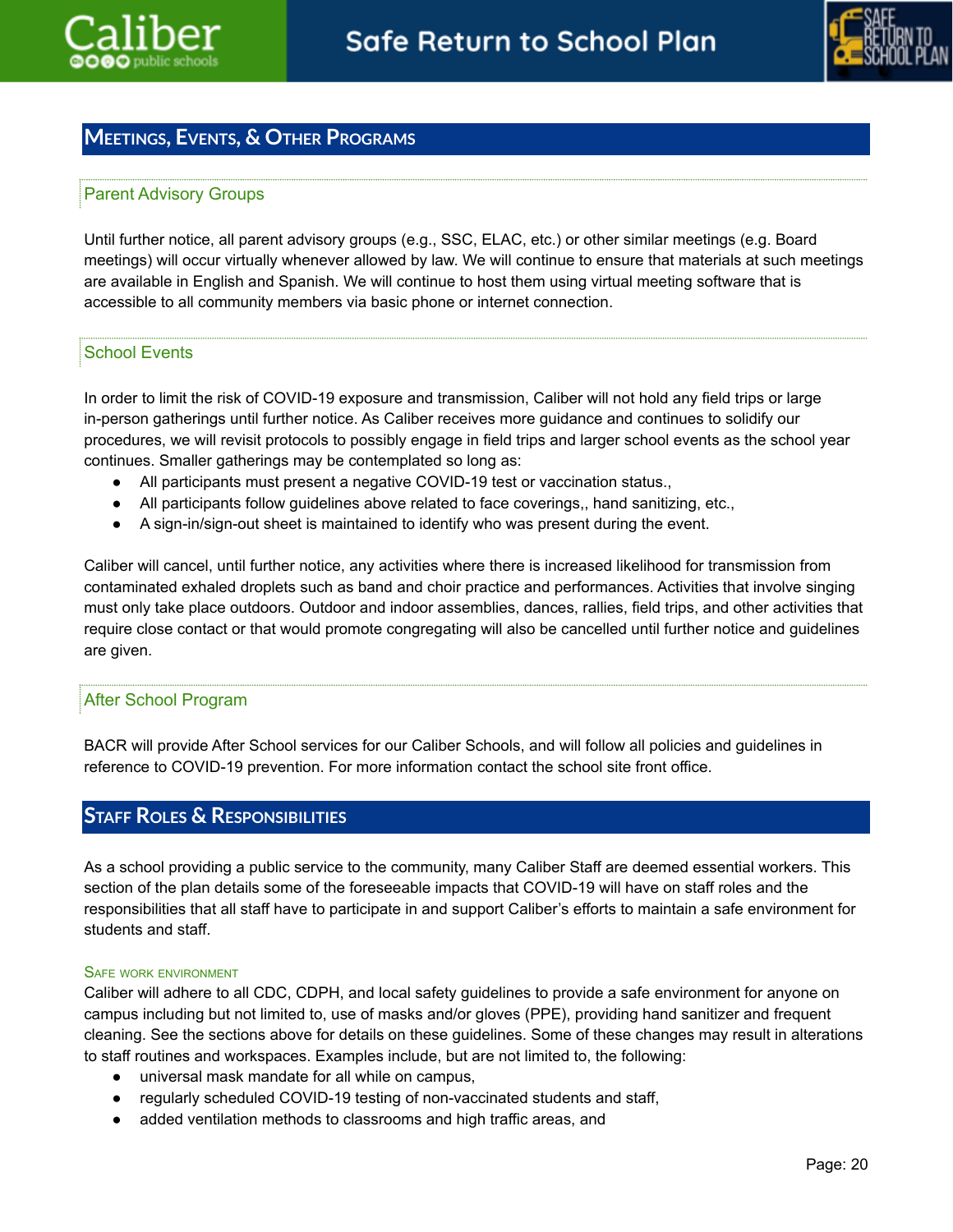



frequent hand hygiene encouraged for all staff and students.

#### RESPONSE TO POSSIBLE OR CONFIRMED EXPOSURES

The California Department of Public Health (CDPH) has developed [procedures](https://www.cdph.ca.gov/Programs/CID/DCDC/Pages/COVID-19/K-12-Guidance-2021-22-School-Year.aspx) that should be taken when a student, teacher or staff member has COVID-19 symptoms, is in contact with someone infected by COVID-19, or is diagnosed with COVID-19. They have also published *[guidance](https://www.cdph.ca.gov/Programs/CID/DCDC/Pages/COVID-19/Guidance-on-Returning-to-Work-or-School-Following-COVID-19-Diagnosis.aspx) on returning to work or school* following a COVID-19 diagnosis.

#### COVID-19 EXPOSURE COMMUNICATION

Caliber will follow the CDPH guidelines regarding the response to any exposures. Caliber will follow the protocols above to determine when it is appropriate to send an exposure communication and to which staff to send it.

#### MEDICALLY FRAGILE OR OTHERWISE HIGH RISK STAFF

If a staff member has a medical [condition](https://www.cdc.gov/coronavirus/2019-ncov/need-extra-precautions/people-with-medical-conditions.html?CDC_AA_refVal=https%3A%2F%2Fwww.cdc.gov%2Fcoronavirus%2F2019-ncov%2Fneed-extra-precautions%2Fgroups-at-higher-risk.html) that makes them unable to work on campus during the COVID-19 pandemic (despite holding a position that would otherwise require working on campus), they should reach out to their School Leader and Caliber's HR department to determine an alternate work plan. This may include, but is not limited to, working remotely with an alternate assignment until it is safe to return to campus per CDC guidelines or accommodations such as isolated work stations, provision of additional PPE equipment, etc.

#### MEDICAL LEAVE

Eligible employees may be eligible to take COVID-19 related leave. Details may be found in Caliber's Employee Handbook located [here](https://drive.google.com/file/d/1Ct9A1ZXupNrgyLigVoMmZQKRZl86TDJn/view?usp=sharing). For more information, or to determine whether leave is applicable in your situation, please contact Caliber HR.

# **STUDENT TRAVEL**

Caliber Schools will follow the CDC travel guidelines for vaccinated and unvaccinated individuals. Please see the attached link for the most current guidelines. CDC Travel [Guidelines.](https://www.cdc.gov/coronavirus/2019-ncov/travelers/travel-during-covid19.html) If you have any questions please reach out to your school site.

## <span id="page-20-0"></span>**Table A**

| Identifuing Affected Individuals                                                                                                              | Communication                                                                                                         | Testing                                                                                                                                                                                    | <b>Ouarantine Guidelines</b>                                                                                                                                                                               |
|-----------------------------------------------------------------------------------------------------------------------------------------------|-----------------------------------------------------------------------------------------------------------------------|--------------------------------------------------------------------------------------------------------------------------------------------------------------------------------------------|------------------------------------------------------------------------------------------------------------------------------------------------------------------------------------------------------------|
| Identify groups who shared the same<br>indoor airspace for at least 15 mins within<br>24 hours of someone with COVID<br>19.(ex.class cohorts) | Send communication to<br>identified<br>group(families, staff) of<br>COVID-19 "exposure"-(see<br>below for definition) | PCR test within 3-5<br>days of known<br>exposure.(strongly<br>encouraged to be completed on<br>school site but will accept health<br>care provider or outside vendor if<br>its preferred.) | Individuals identified in the<br>group may continue to<br>participate in <b>ALL</b> school<br>activities and extracurricular<br>activities(including after<br>school) as long as they are<br>asymptomatic. |